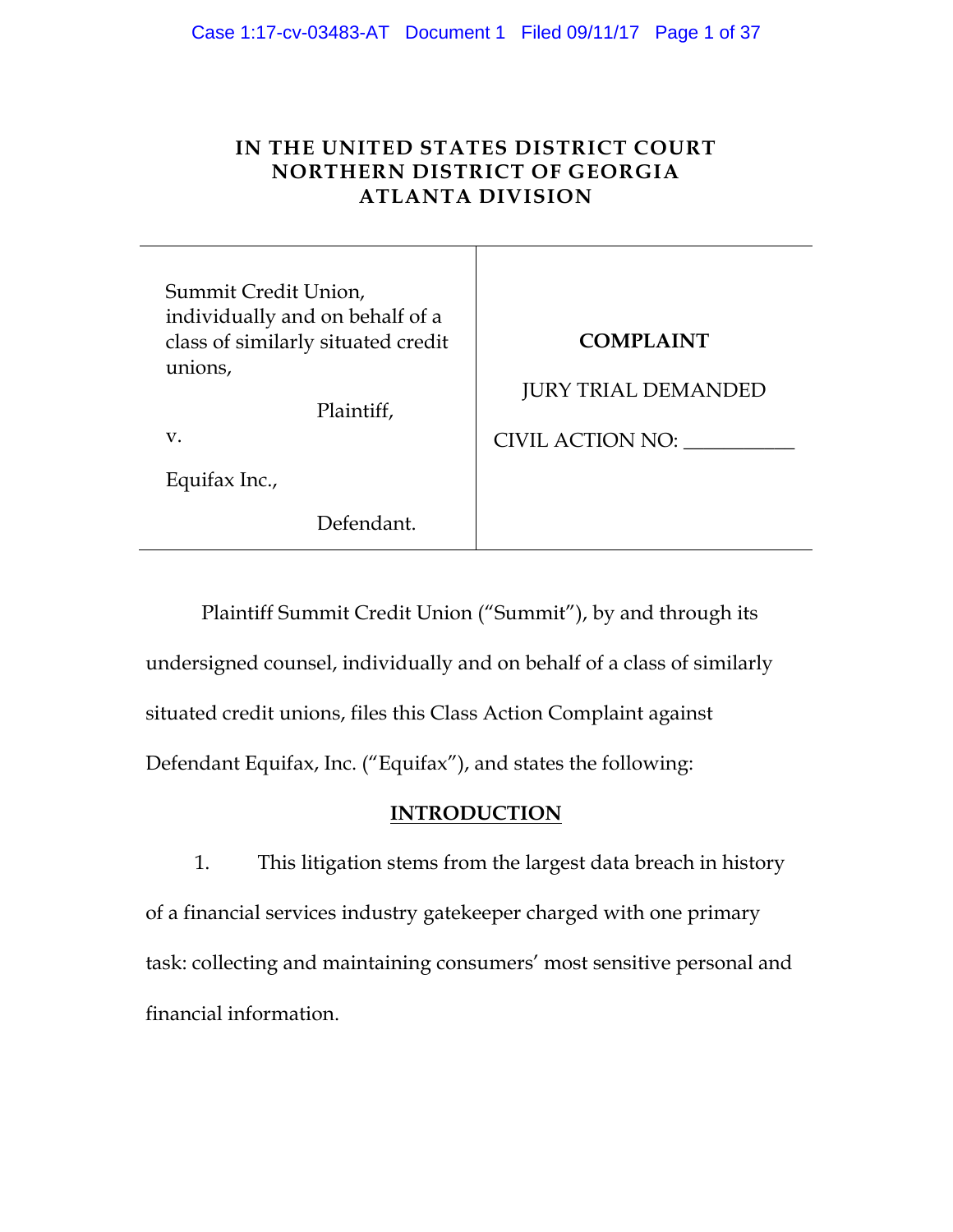2. That company—Equifax—utterly failed at this task, allowing hackers to breach the gates and gain unfettered access to the sensitive information of millions. In so doing, Equifax set off a chain reaction that threatens the trustworthiness and stability of the financial system for individuals and institutions alike.

3. Equifax is one of the largest consumer credit reporting agencies in the United States. Equifax gathers, analyzes, and maintains credit-reporting information on over 820 million individual consumers and over 91 million businesses.

4. On September 7, 2017, Equifax announced that hackers had exploited a vulnerability in Equifax's U.S. website to illegally gain access to consumer files.[1](#page-1-0)

5. Equifax must now be held accountable for its failures and for a cybersecurity incident so massive that it could prove detrimental to overall American economic growth.

### **PARTIES**

6. Plaintiff Summit Credit Union (Summit) is a State of Wisconsin chartered credit union with its principal place of business at

 $\overline{a}$ 

<span id="page-1-0"></span><sup>1</sup> Equifax, *Cybersecurity Incident & Important Consumer Information* (Sept. 8, 2017), https://www.equifaxsecurity2017.com/.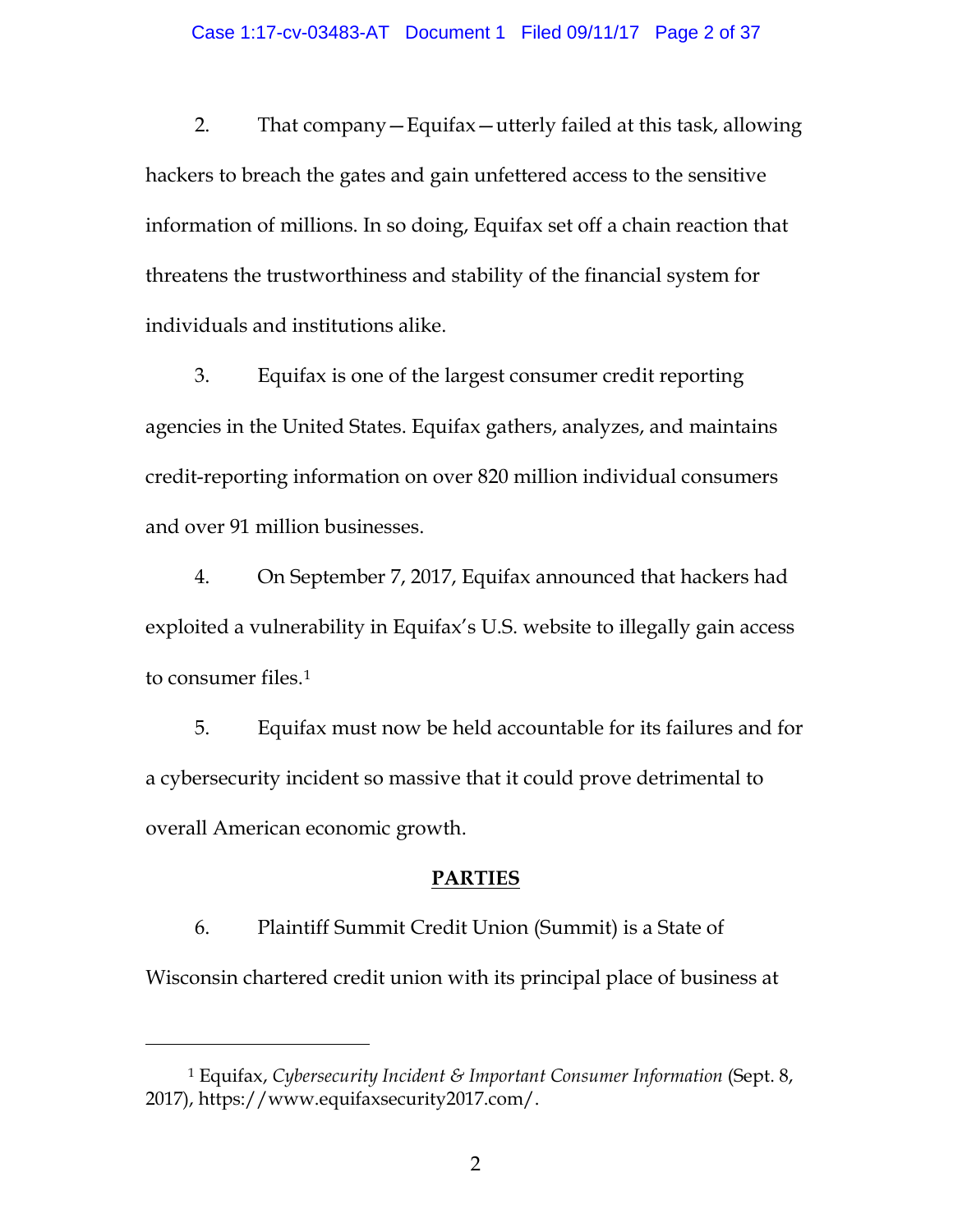4800 American Parkway, Madison, Wisconsin. Summit was officially chartered in 1935. It has \$2.6 billion in assets, operates 34 locations throughout the State of Wisconsin, and has over 162,000 members. It is regulated by the [National Credit Union Administration](https://en.wikipedia.org/wiki/National_Credit_Union_Administration) (NCUA) as a federally insured, state-chartered credit union.

7. Defendant Equifax, Inc. is a publicly traded corporation with its principal place of business at 1550 Peachtree Street NE, Atlanta, Georgia.

## **JURISDICTION AND VENUE**

8. This Court has jurisdiction over this action pursuant to the Class Action Fairness Act ("CAFA"), 28 U.S.C. § 1332(d). At least one class member (Plaintiff, Summit Credit Union) is of diverse citizenship from Defendants, there are more than 100 class members, and the aggregate amount in controversy exceeds \$5 million, before interest and costs.

9. This Court may exercise personal jurisdiction over Equifax because Equifax has sufficient minimum contacts in Georgia. Specifically, Equifax's principal place of business is in Georgia, and Equifax regularly conducts business throughout the state, including advertising and selling products and services within Georgia.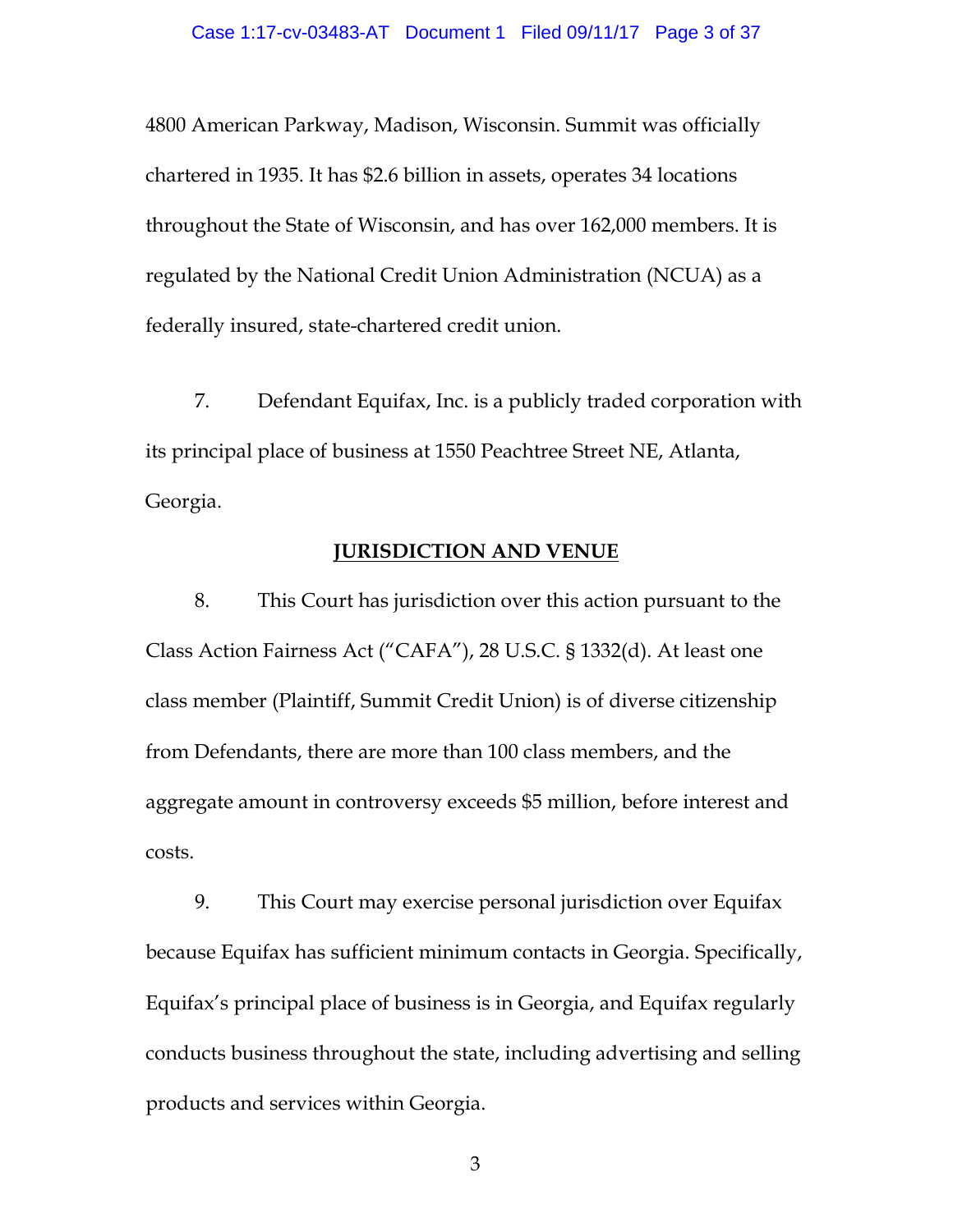10. Venue is proper in this District and division under 28 U.S.C. § 1391(a) because Equifax's principal place of business is in Georgia, and a substantial part of Equifax's acts and omissions giving rise to the allegations in this Complaint occurred in this District.

### **FACTUAL ALLEGATIONS**

### **Background**

11. Equifax is one of the largest consumer credit reporting agencies in the United States, and it is the oldest of the three major U.S. credit-reporting agencies. Equifax has over \$3 billion in annual revenue, and its common stock is traded on the New York Stock Exchange.

12. Equifax gathers and maintains credit-reporting information on over 820 million individual consumers and over 91 million businesses.

13. For consumer files, Equifax collects a substantial amount of sensitive personal information. Equifax's consumer credit files include individuals' names, current and past addresses, birth dates, social security numbers, and telephone numbers; credit account information, including the institution name, type of account, date the account was opened, payment history, credit limit, and balance; credit inquiry information, including credit applications; and public-record information, including liens, judgments, and bankruptcy filings.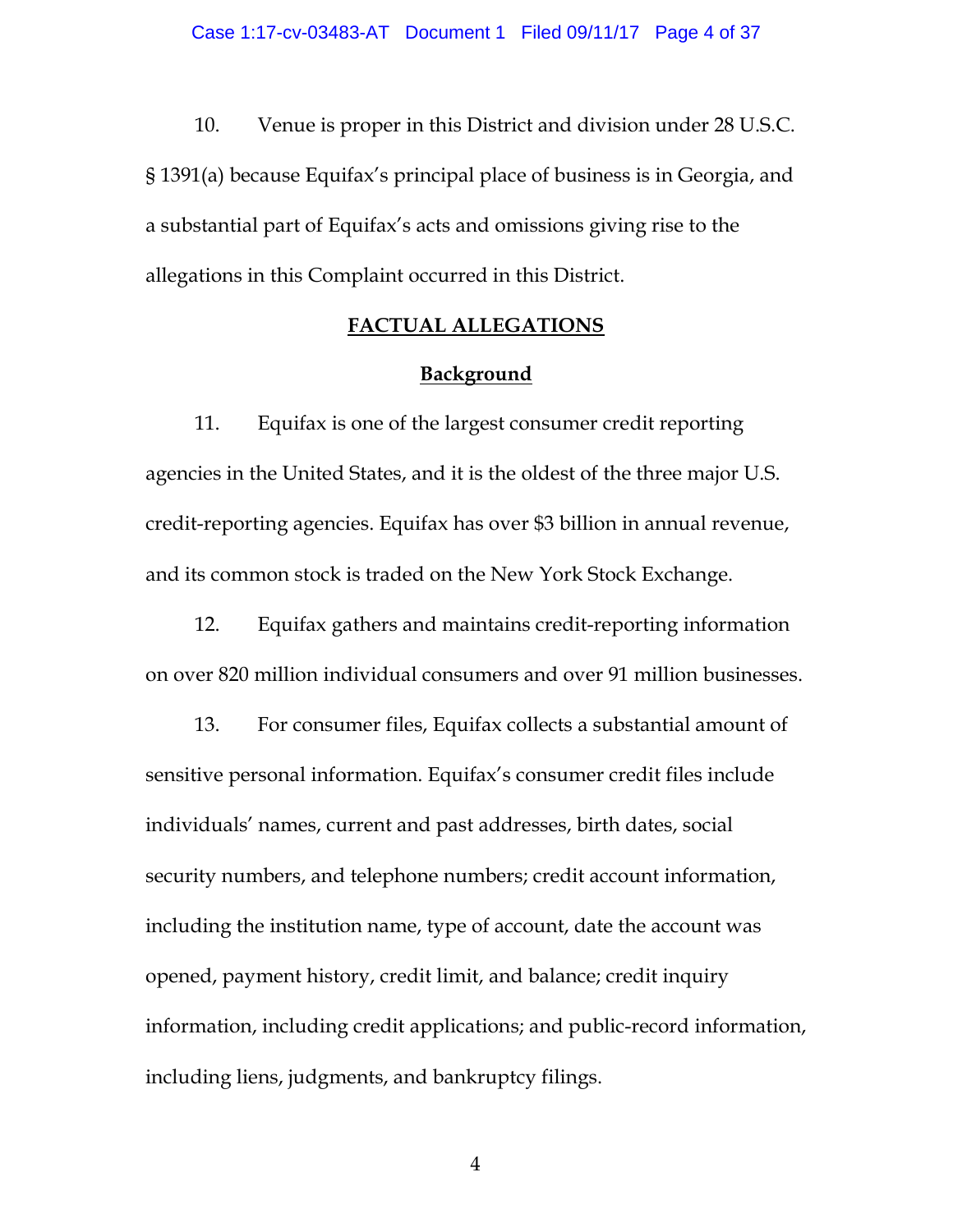14. Equifax analyzes the information that it collects and generates consumer credit reports, which it sells to businesses like retailers, insurance companies, utility companies, banks and financial institutions, and government agencies.

15. Equifax also provides services to consumers, including credit monitoring and identity-theft-protection products. Additionally, Equifax is required by law to provide one free annual credit report to consumers.

16. Equifax has an obligation to consumers to use every reasonable measure to protect the sensitive consumer information that it collects from exposure to hackers and identity thieves.

### **Equifax Data Breach**

17. From mid-May to late July of 2017, hackers exploited a vulnerability in Equifax's U.S. web server software to illegally gain access to certain consumer files. Investigators believe that the point of entry may have been a software application called Apache Struts.<sup>[2](#page-4-0)</sup>

18. The potential vulnerability of the Apache Strut software was no secret. Security researchers with Cisco Systems Inc. warned in March

<span id="page-4-0"></span> 2 AnnaMaria Androtis *et al.*, *Equifax Hack Leaves Consumers, Financial Firms Scrambling*, WALL STREET JOURNAL, Sept. 8, 2017, *available at* https://www.wsj.com/articles/equifax-hack-leaves-consumers-financialfirms-scrambling-1504906993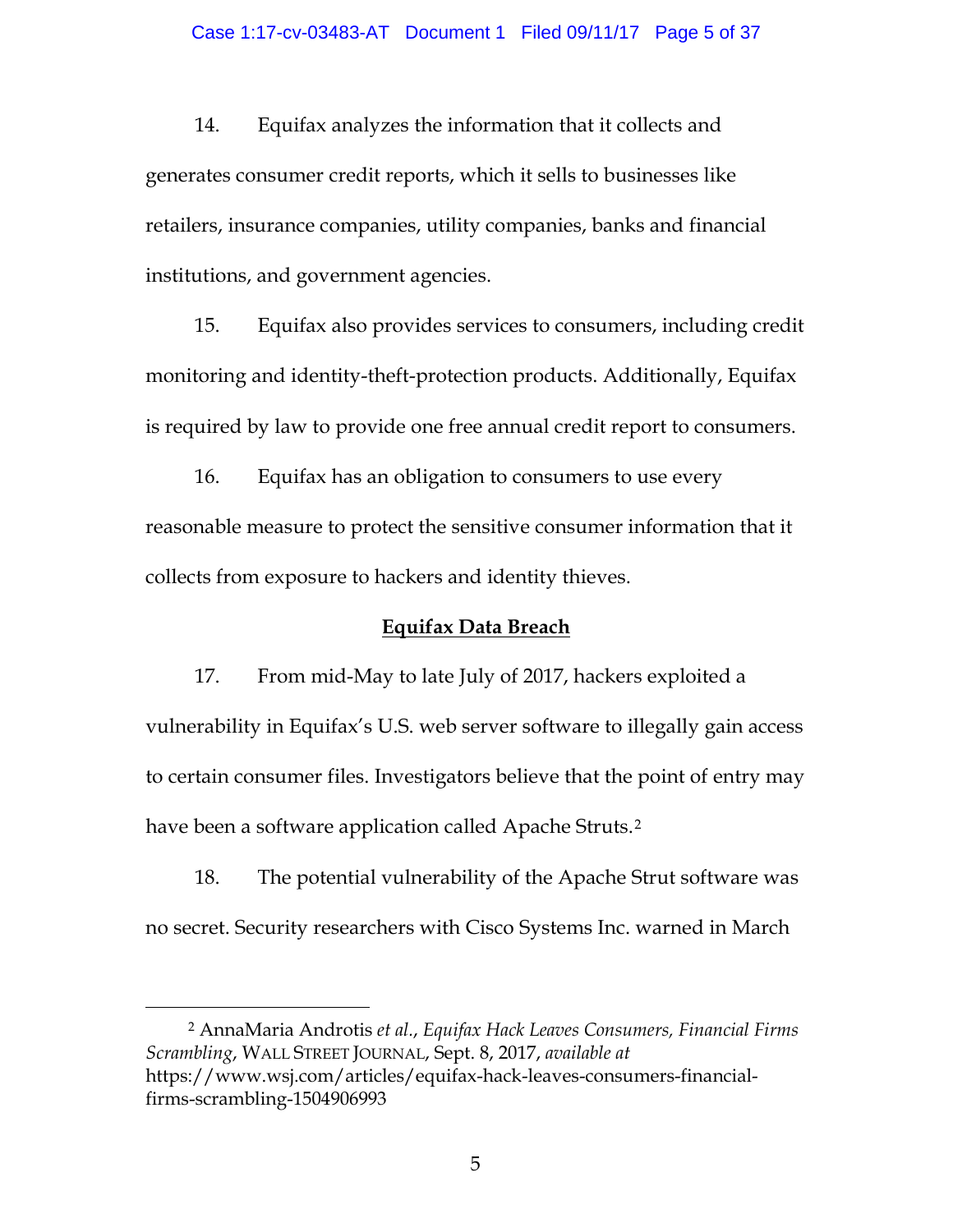2017 that a flaw in the Apache Struts software was being exploited in a "high number" of cyber attacks. Despite this warning, Equifax continued to use the software. And Equifax was reportedly using an outdated version of Apache Struts at the time of the data breach.[3](#page-5-0)

19. Over this nearly three-month period, the Equifax hackers accessed consumer names, social security numbers, birth dates, addresses, and driver's license numbers. The compromised data contains complete profiles of consumers whose personal information was collected and maintained by Equifax.

20. Equifax estimates that 143 million Americans were impacted by this breach, although it admits that it is still in the process of "conducting a comprehensive forensic review" with a cybersecurity firm "to determine the scope of the intrusion."[4](#page-5-1)

21. In addition to accessing sensitive personal information, the hackers also accessed an estimated 209,000 consumer credit card numbers, and an estimated 182,000 dispute records containing additional personal information were compromised. [5](#page-5-2)

 <sup>3</sup> *Id*.

<span id="page-5-2"></span><span id="page-5-1"></span><span id="page-5-0"></span><sup>4</sup> Equifax, *Cybersecurity Incident & Important Consumer Information* (Sept. 8, 2017), https://www.equifaxsecurity2017.com/.

<sup>5</sup> *Id*.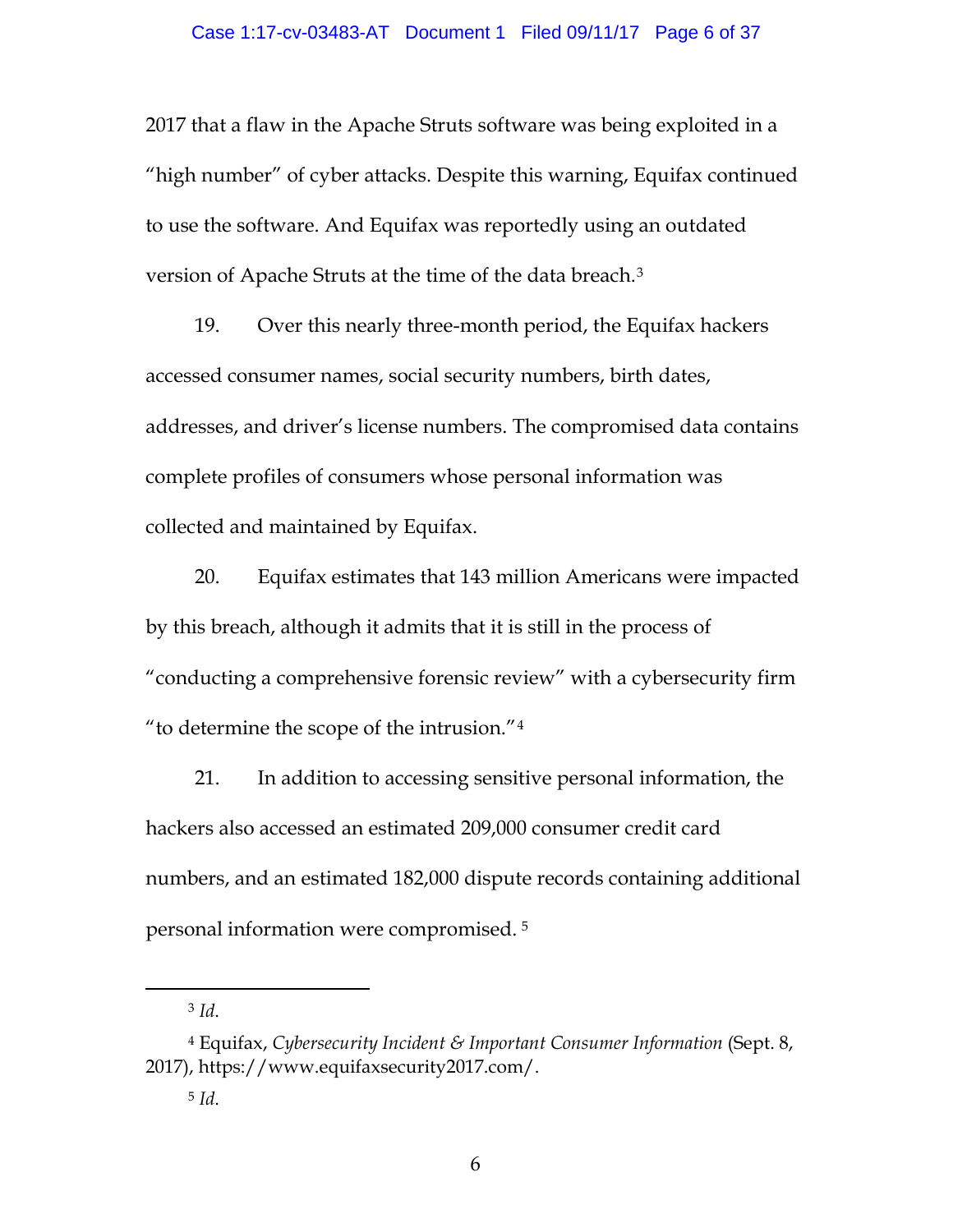22. Equifax reportedly discovered this breach on July 29, 2017.[6](#page-6-0)

23. After Equifax discovered this breach but before Equifax disclosed the breach to the public, three high-level executives sold shares in the company worth nearly \$1.8 million.[7](#page-6-1) On August 1, just three days after Equifax discovered the breach, Equifax Chief Financial Officer John Gamble sold \$946,374 worth of stock, and President of U.S. Information Solutions Joseph Loughran exercised options to sell \$584,099 worth of stock. The next day, President of Workforce Solutions, Rodolfo Ploder, sold \$250,458 worth of stock.

24. Equifax did not report this breach to the public until September 7, 2017. Equifax has not explained its delay in reporting this breach to the public.

25. Since the breach was publicly revealed, federal regulators have said that they are examining Equifax's actions. The FBI is also investigating the breach, and two congressional committees announced that they would hold hearings.[8](#page-6-2)

6 *Id*.

<span id="page-6-2"></span><span id="page-6-1"></span><span id="page-6-0"></span><sup>7</sup> Anders Melin, *Three Equifax Managers Sold Stock Before Cyber Hack Revealed*, BLOOMBERG (Sept. 7, 2017), *available at* https://www.bloomberg.com/news/articles/2017-09-07/three-equifaxexecutives-sold-stock-before-revealing-cyber-hack.

<sup>8</sup> Androtis, *supra*.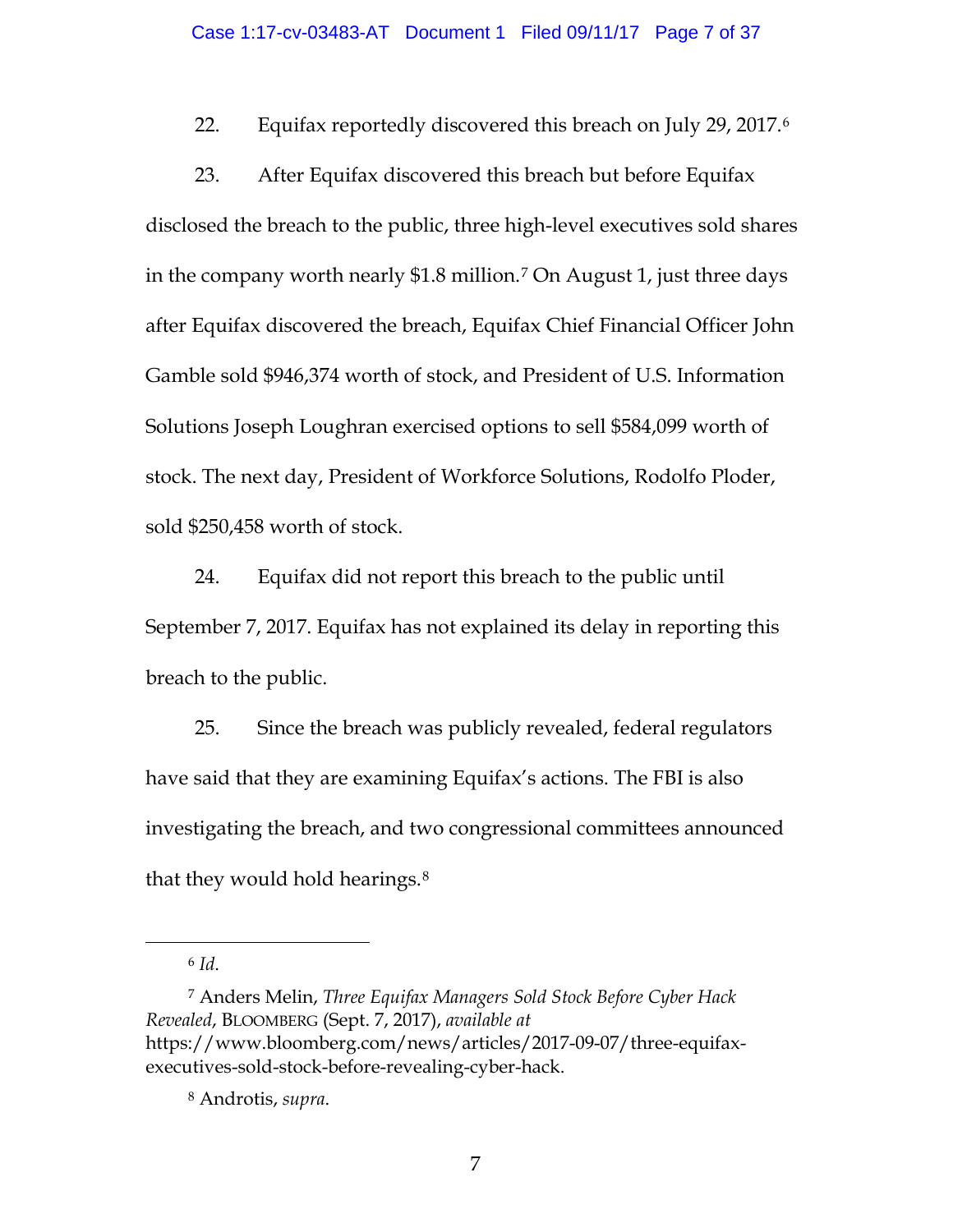26. Upon information and belief, although six weeks have passed since Equifax discovered the breach, the investigation is still ongoing, and the identity of the hackers is still unknown.

27. This breach is one of the largest data breaches in history, due to both the number of people exposed and the sensitivity of the information compromised. As reported by the Wall Street Journal, "[t]he Equifax hack is potentially the most dangerous of all, though, because the attackers were able to gain vast quantities of personal identification names, addresses, Social Security numbers and dates of birth—at one time."[9](#page-7-0)

<span id="page-7-0"></span>28. The Equifax breach is unique because many consumers may not be aware that their personal information was compromised. Equifax obtains its credit reporting information from banks, credit card issuers, retailers, lenders, and public records. Accordingly, many consumers are not aware that Equifax or other reporting companies are collecting or retaining their sensitive personal information.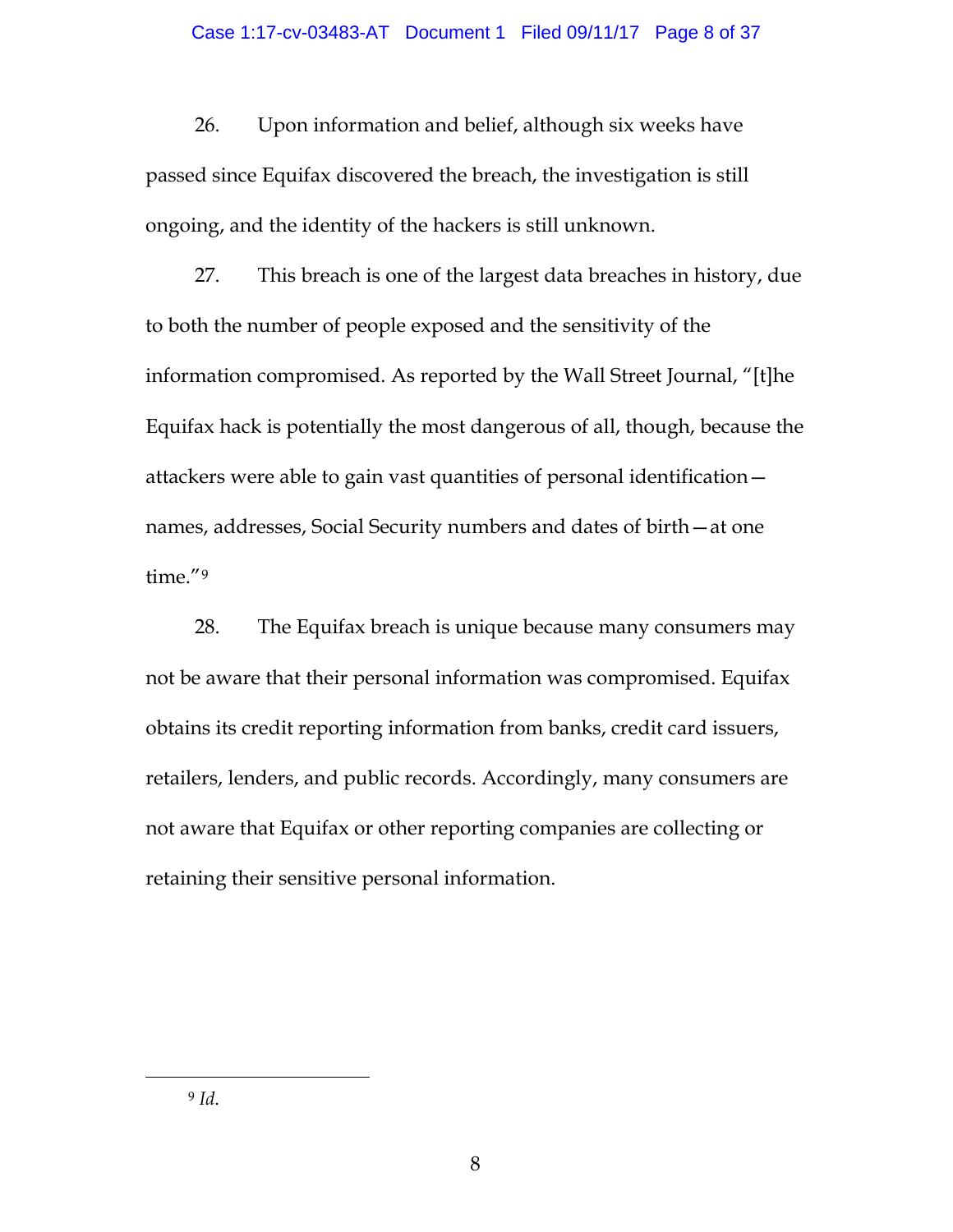### **Consumers and Financial Institutions Are Harmed by the Breach**

29. Initial reports indicate that hackers accessed credit card information of over 200,000 U.S. consumers in this breach. Identity thieves can use these numbers to make fake credit cards, which can then be sold or used to make unauthorized purchases that are then charged to a member's<sup>[10](#page-8-0)</sup> or customer's account.

30. Additionally, sensitive personal and financial information like the information compromised in this breach is extremely valuable to thieves and hackers. These criminals have gained access to complete profiles of individuals' personal and financial information. They can then use these data sets to steal the identities of the consumers whose information has been compromised or sell it to others who plan to do so. The identity thieves can assume these consumers' identities (or create entirely new identities from scratch) to make transactions or purchases, open credit or bank accounts, apply for loans, forge checks, commit immigration fraud, obtain a driver's license in the member's or customer's name, obtain government benefits, or file a fraudulent tax return.

<span id="page-8-0"></span><sup>&</sup>lt;sup>10</sup> Credit unions are wholly owned by their members and provide financial services to those members.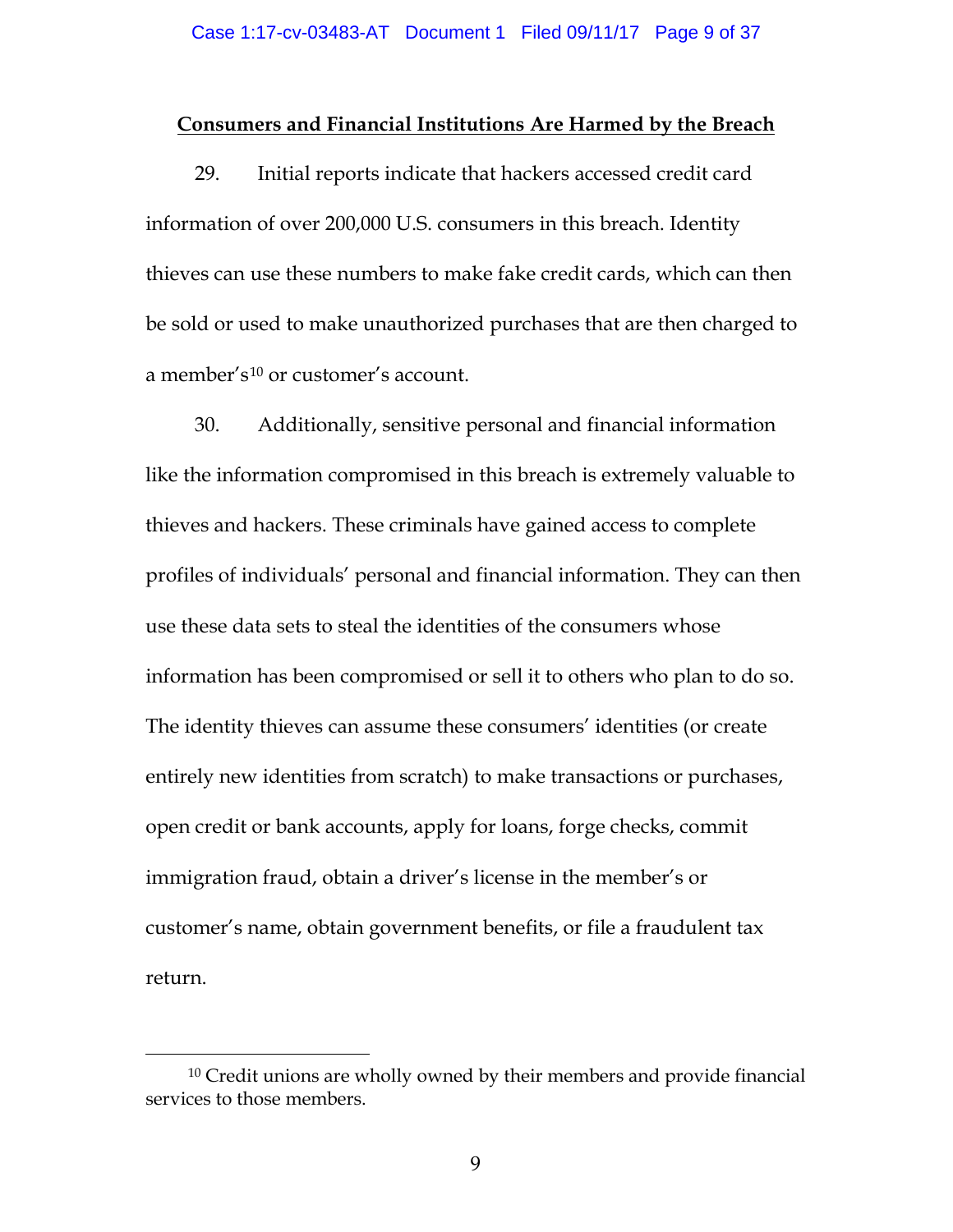#### Case 1:17-cv-03483-AT Document 1 Filed 09/11/17 Page 10 of 37

31. When identity thieves fraudulently use a victim's personal information, the victim frequently suffers financial consequences. A 2014 Department of Justice report on identity theft reported that 65% of identity theft victims experienced direct or indirect financial losses. In addition to the damage caused to consumers, credit unions and banks ultimately bear significant additional losses, as they typically indemnify their customers or members for fraudulent charges.

32. When sensitive personal information is compromised, consumers must exercise constant vigilance on their financial and personal records to ensure that fraudulent activity has not occurred. Consumers are forced to spend additional time monitoring their credit and finances as well as dealing with any potentially fraudulent activity. In turn, the banks and credit unions where these consumers bank must do the same.

33. Consumers also face significant emotional distress after theft of their identity. The fear of financial harm can cause significant stress and anxiety for many consumers. According to the Department of Justice, an estimated 36% of identity theft victims experienced moderate or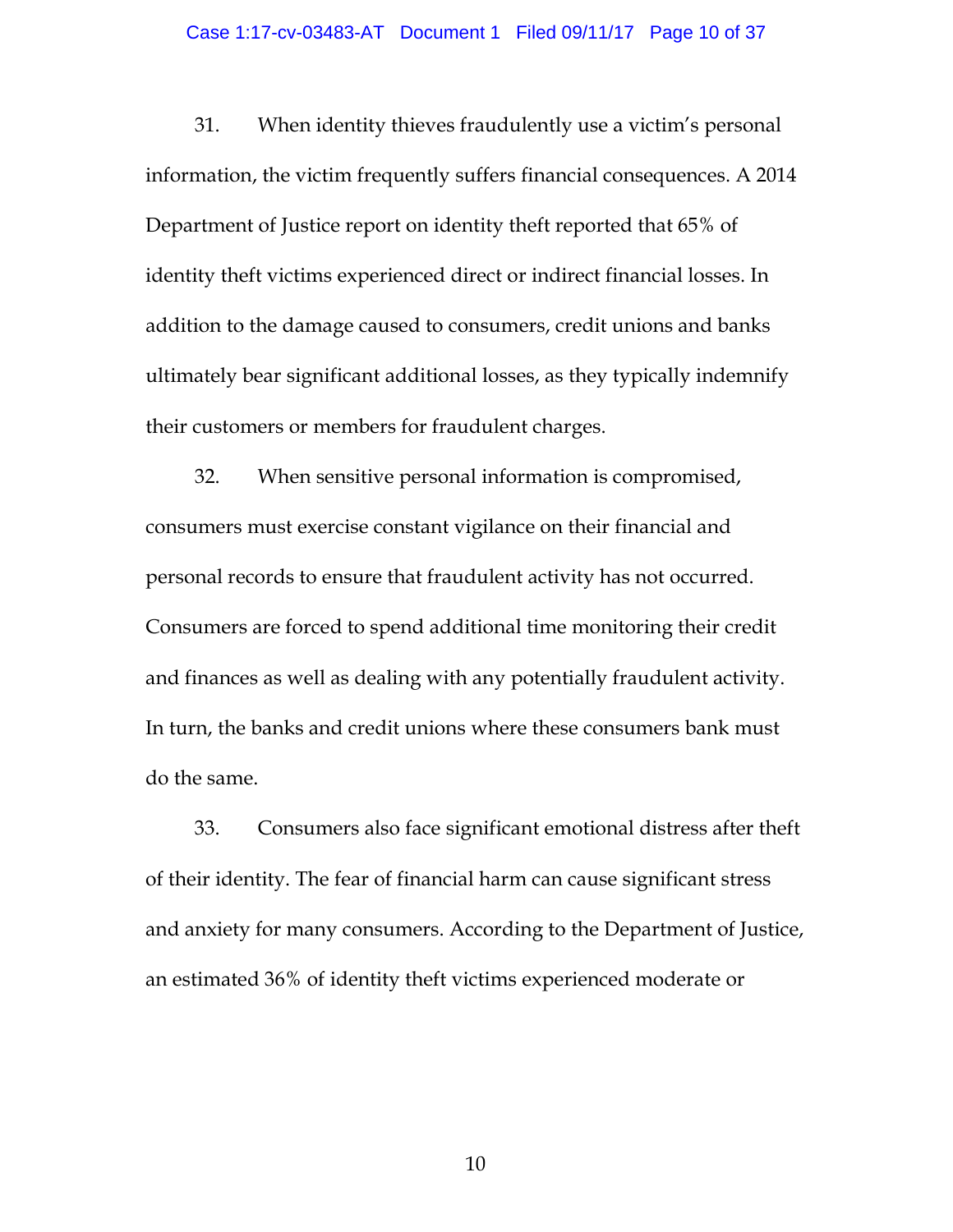severe emotional distress as a result of the crime.[11](#page-10-0) This stress can also impact financial institutions, which are forced to expend additional customer service resources helping their stressed customers. Customers experiencing severe anxiety related to identity theft are often hesitant to use some banking services altogether, instead opting to use cash. As a result, financial institutions forgo many of the transaction fees, ATM fees, interest, or other charges that they may have otherwise collected on these accounts.

34. Financial institutions—both those used by legitimate consumers and those used by identity thieves—also feel the financial impact of identity theft.

35. When credit or debit card information is compromised, issuers face significant costs in cancelling and reissuing those payment cards to members or customers. Cancelling the compromised card numbers and reissuing new credit cards to their members or customers is the only way financial institutions can ensure accounts are not charged for unauthorized purchases. Some consumers even change or close their

<span id="page-10-0"></span>11 *Id*.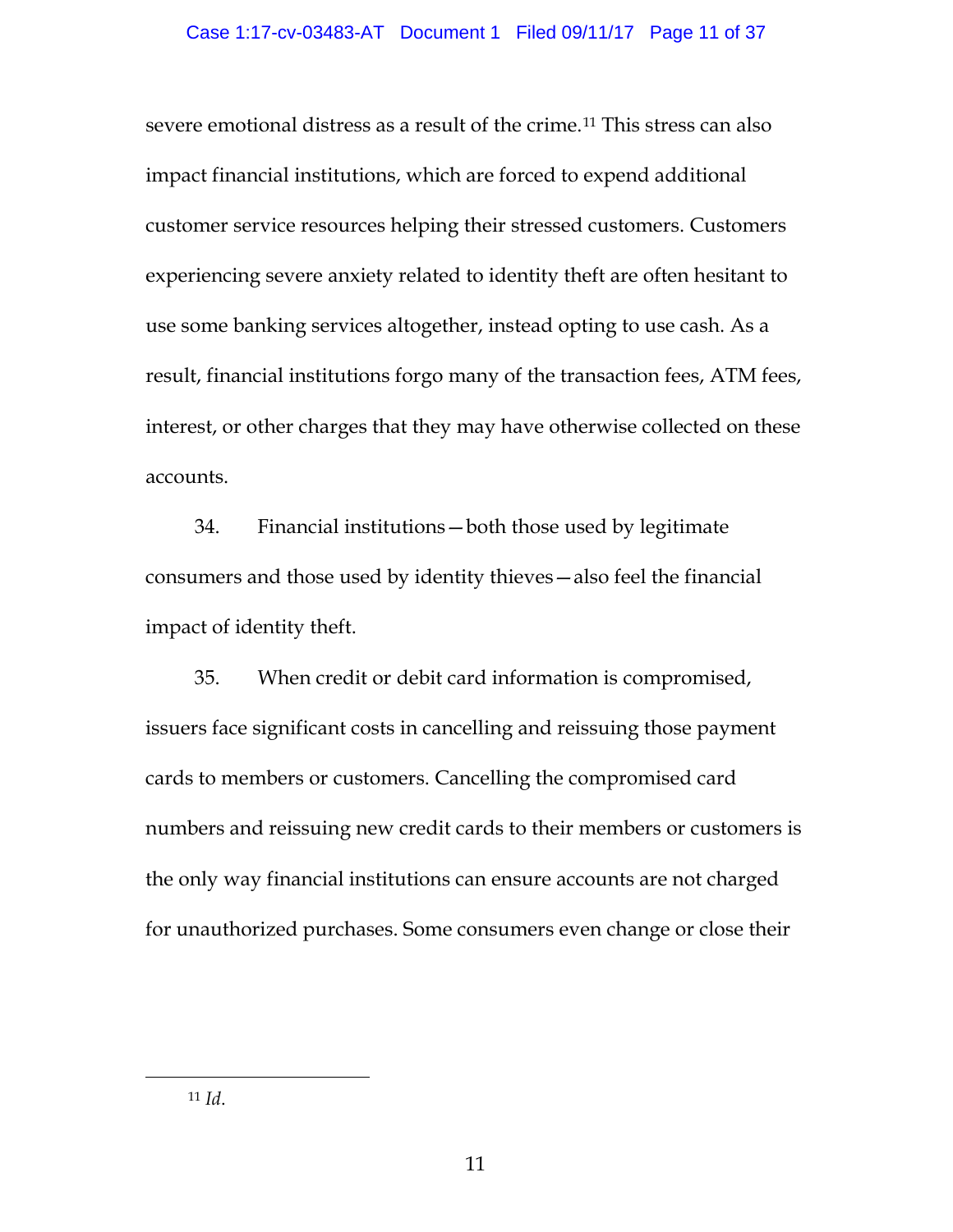#### Case 1:17-cv-03483-AT Document 1 Filed 09/11/17 Page 12 of 37

accounts in the wake of the fraud, resulting in additional cost and lost profits to the financial institution.

36. Moreover, financial institutions like Summit are responsible for any fraudulent activity on their members' accounts. When fraudulent charges are made to members' or customers' existing (legitimate) accounts, financial institutions largely bear the cost of indemnifying these charges. For instance, when a member reports fraudulent activity on a credit or debit card, Summit must credit back to its member the amount of any fraudulent charge. Yet Summit has no recourse to recover the charge against the retailer or merchant where the fraudulent purchase was made.

37. Financial institutions face even larger costs associated with entirely new accounts created by identity thieves. With the complete data sets that hackers have now acquired from the Equifax breach, criminals can use these stolen identities or create a new identity from scratch. They can then use this identity to apply for new lines of credit, loans, or other accounts with financial institutions.

38. Financial institutions are responsible for *all* charges to these fraudulently opened accounts. The losses associated with these newly opened accounts only increase over time. When complete consumer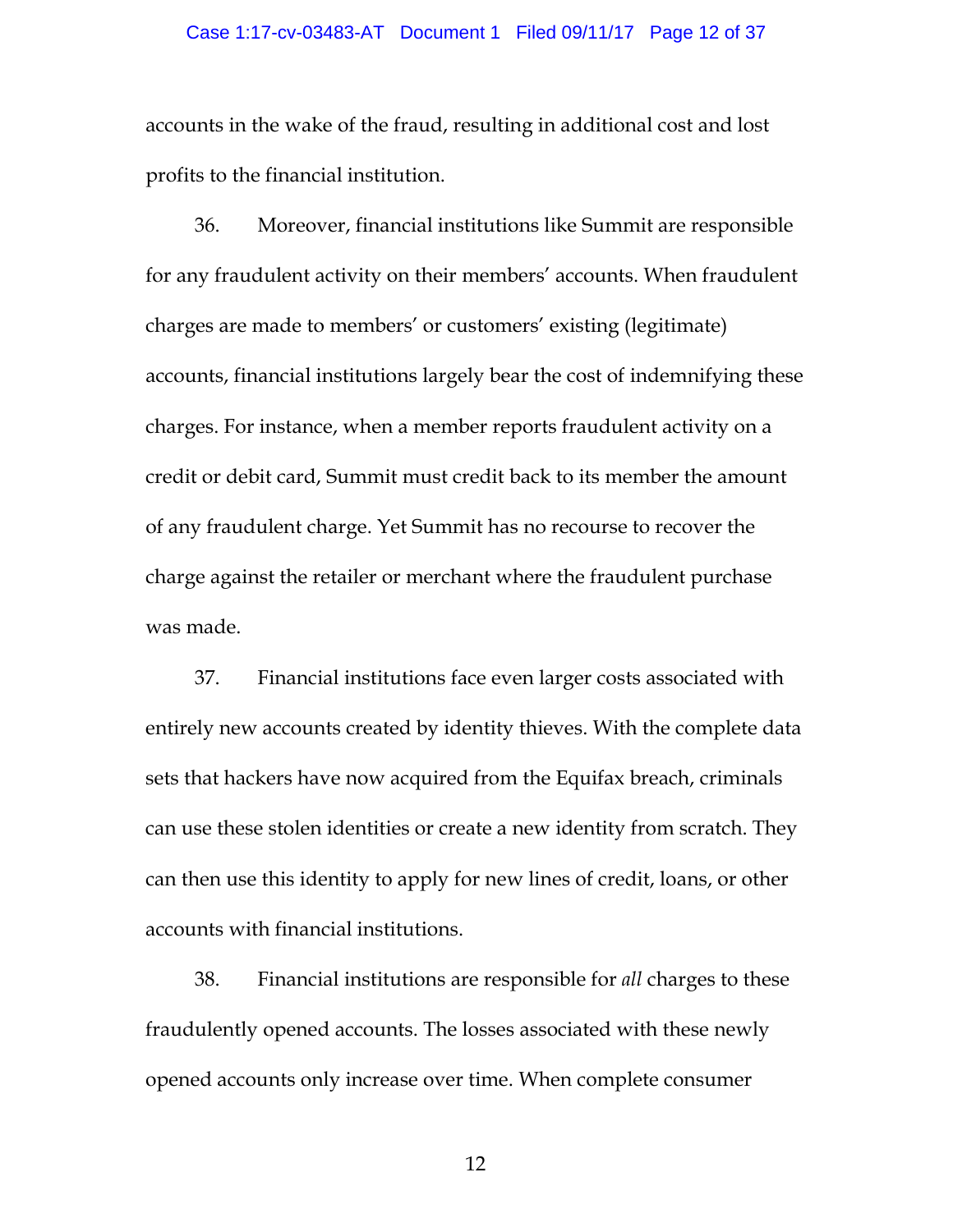profiles have been compromised, financial institutions experience continuous losses as identity thieves move on from one consumer profile to the next. With a breach of this magnitude, there is virtually no limit to the amount of fraudulent account openings financial institutions may face.

39. These risks are very real in the wake of the Equifax breach. These financial institutions and their members' or customers' information has been compromised as part of the Equifax breach. Because of this breach, for example, Summit Credit Union's pre-approval offers for autorecapture loans, student loan offers, and auto and credit card preapprovals may have been compromised.

40. As a result, financial institutions face considerable costs associated with monitoring, preventing, and responding to fraudulent charges and account openings. Financial institutions must implement additional fraud monitoring and protection measures, investigate potentially fraudulent activity, and indemnify members or customers for fraudulent charges. Financial institutions will also need to take other necessary steps to protect themselves and their members or customers, including notifying members or customers, as appropriate, that their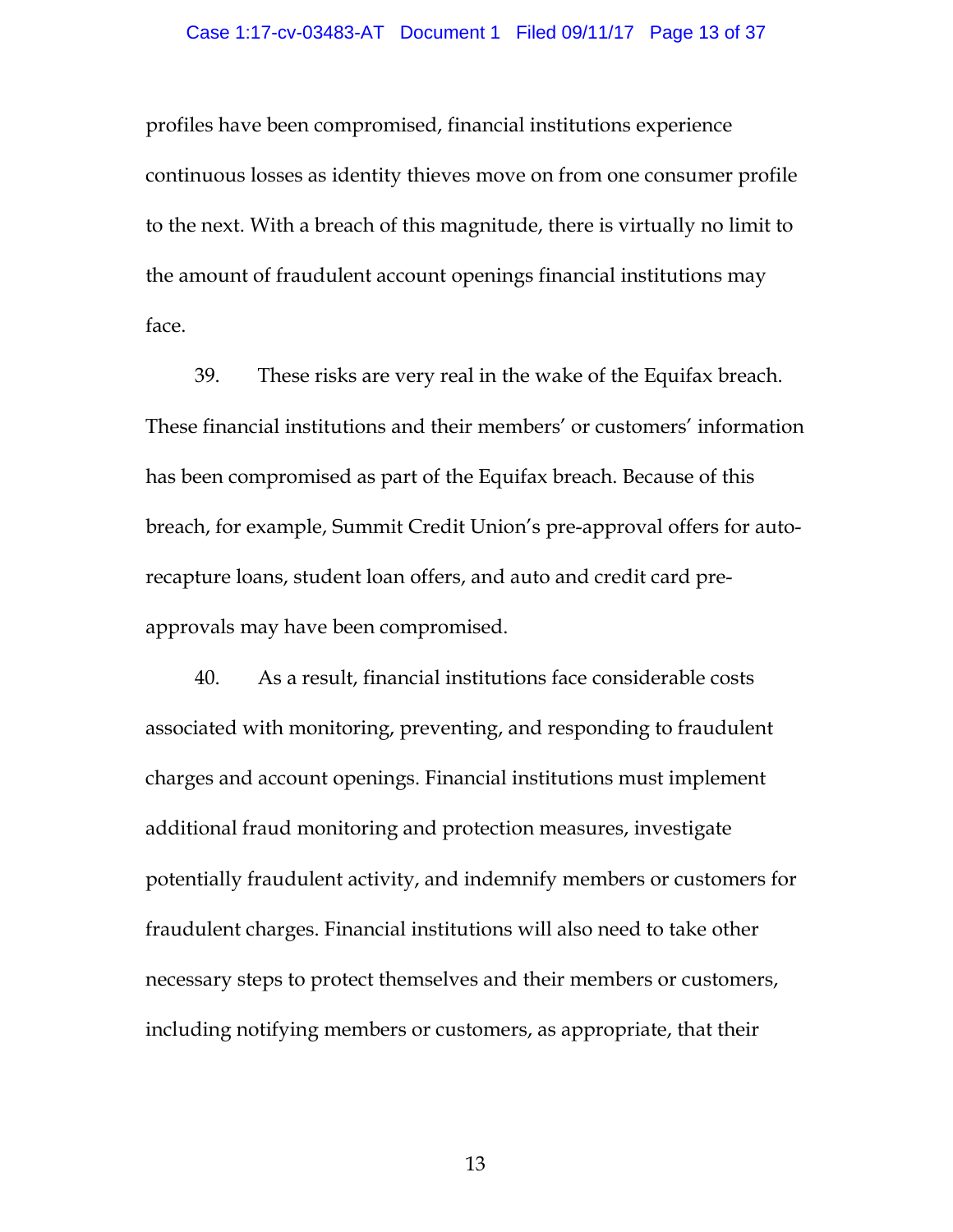accounts may have been compromised. These burdens impact credit unions, who frequently serve individual and small business customers.

41. Financial institutions will also face increased regulatory compliance costs going forward as a result of this incident. Federal regulators have already begun considering the implications of the breach and are likely to implement additional requirements to protect consumers from the financial risks associated with this breach. For example, additional reports and plans will likely be required to satisfy regulators. Financial institutions will be required to directly bear the costs of these additional measures.

42. Financial institutions are also concerned about the chilling effect this breach may have on future lending as consumers deal with the impact of the breach on their finances and credit, as well as on their emotional wellbeing. Customers or members are often without access to their accounts for several days at a time while credit or debit cards are replaced or accounts are changed. Additionally, some customers are hesitant to use card transactions altogether in the wake of a major breach. This results in lost fees and interest to the financial institutions issuing these cards.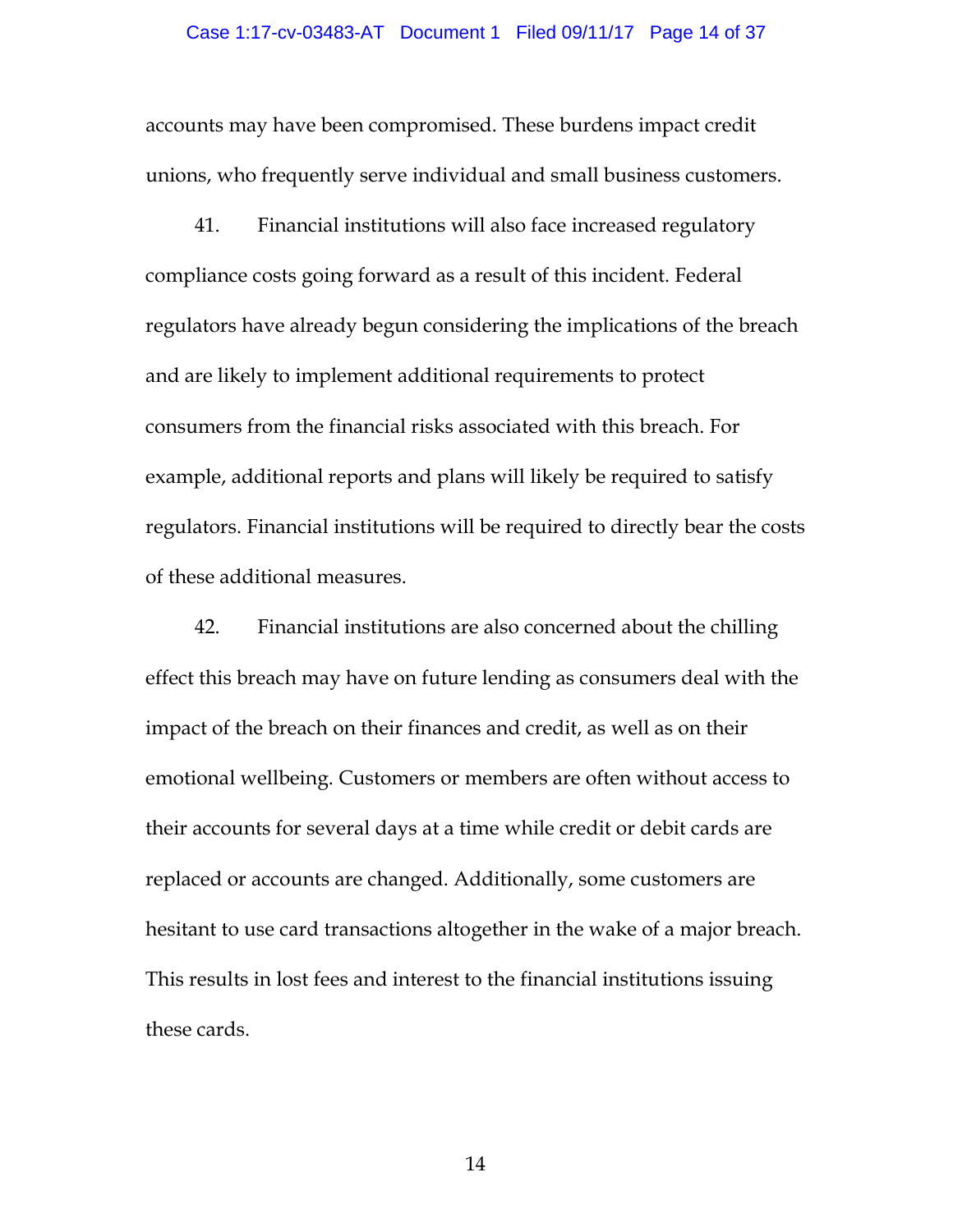43. Equifax had a duty to properly secure its website from hackers, to use available technology to encrypt and otherwise secure consumers' personal information using industry standard methods, and to act reasonably to prevent the foreseeable harm to Plaintiff and the Class, which it knew would result from a data breach.

44. Indeed, Equifax's role as a credit-reporting firm made the need for it to secure the information it held especially acute. And that role has itself created an additional burden for financial institutions, who have typically relied on the files at credit-reporting agencies like Equifax to determine whether applications for consumer credit or loans are creditworthy. Not only has that process now been thrown into jeopardy for Summit and the financial institutions it seeks to represent, but also such financial institutions are now without a vital source of verifying consumers' identities due to the extent of the personal and financial information compromised by the Equifax breach.[12](#page-14-0)

 $\overline{a}$ 

<span id="page-14-0"></span><sup>12</sup> *See* Telis Demos, *Equifax Hack Could Slow Down Fast Loans*, WALL STREET JOURNAL (Sept. 11, 2017), *available at* https://www.wsj.com/articles/equifaxhack-could-slow-down-fast-loans-1505147969.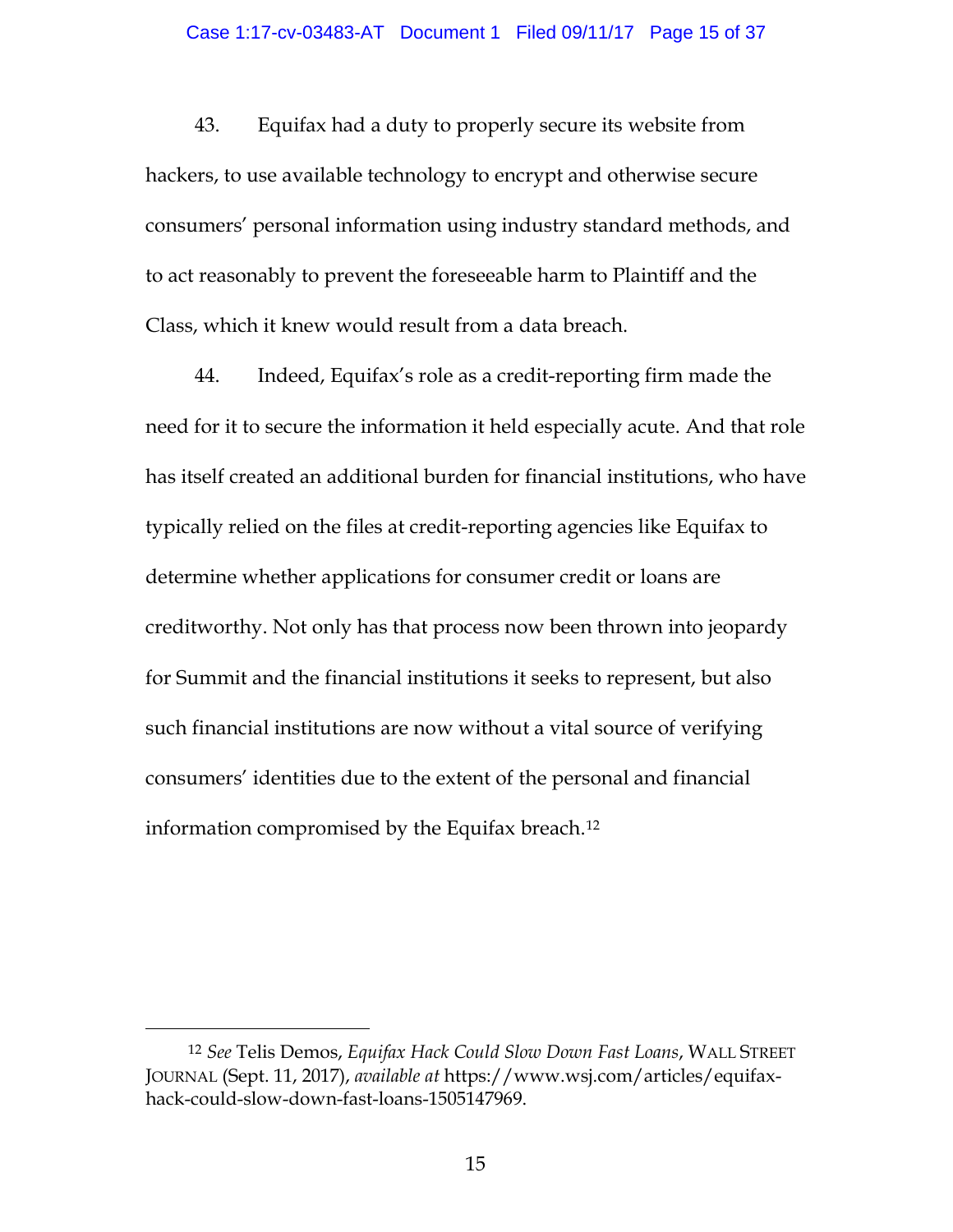### Case 1:17-cv-03483-AT Document 1 Filed 09/11/17 Page 16 of 37

45. For all of these reasons, the breach has sent shockwaves throughout the entire financial services industry, and its reverberations will be felt for years to come.

# **The Breach was the Result of Equifax's Failure to Properly and Adequately Secure its U.S. Website**

46. The Equifax breach was the direct result of Equifax's failure to properly and adequately secure its U.S. website.

47. Specifically, Equifax failed to heed warnings from security experts about the vulnerabilities in its Apache Strut software.

Additionally, Equifax failed to update this software to its latest version.

48. Equifax admitted in public statements that hackers were able to access this data by exploiting a vulnerability in Equifax's U.S. website application to illegally gain access to consumer files.

49. Equifax should have recognized and identified the flaws in its data security and should have taken measures to fix these vulnerabilities. Equifax had a duty to take advantage of what experts had already learned about security vulnerabilities and to use industry best practices, such as updating software to the latest version, to prevent a security breach.

50. Even before this incident, Equifax was on notice of potential problems with its web security. A security researcher has reported that in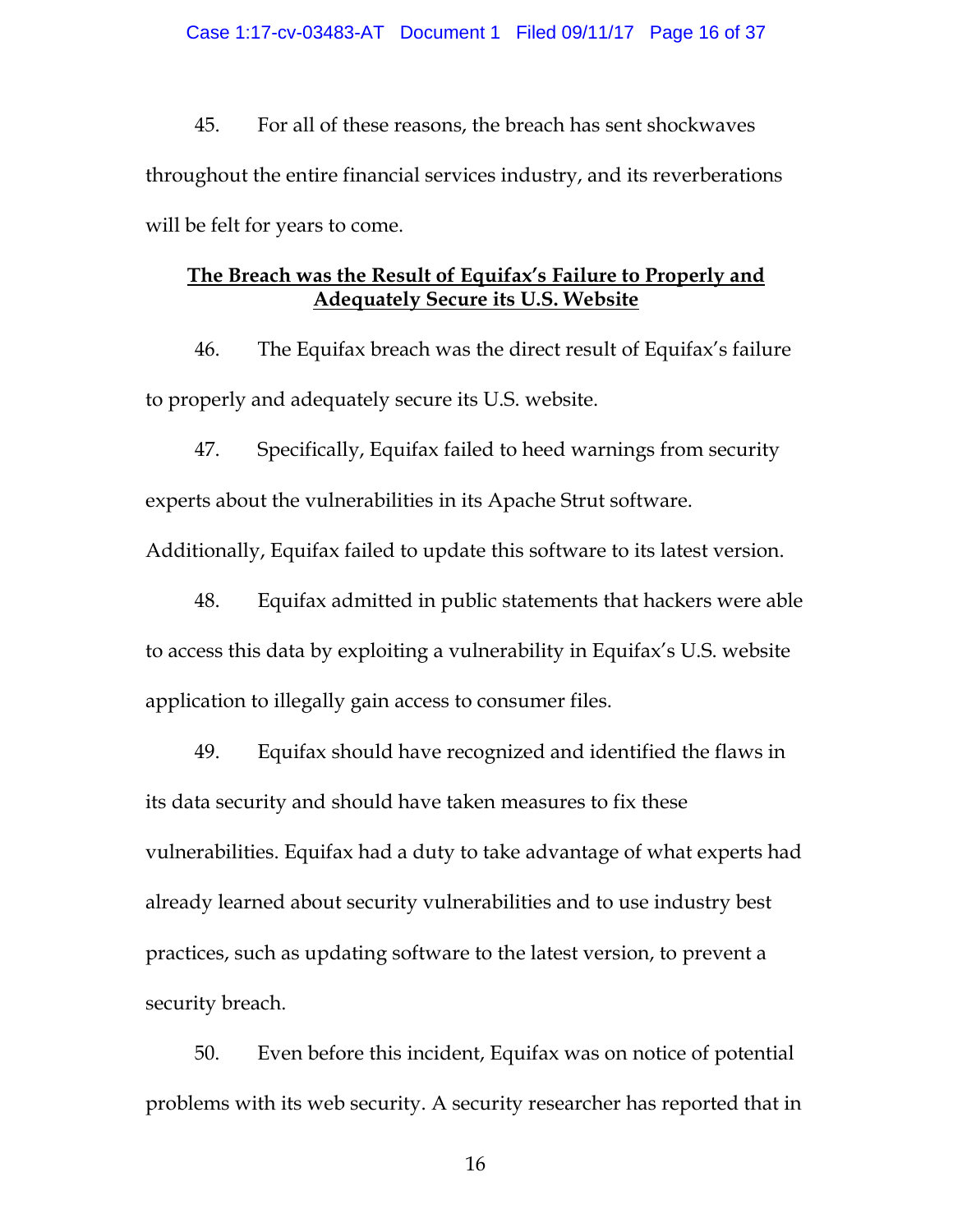August, hackers claimed to have illegally obtained credit-card information from Equifax, which they were attempting to sell in an online database.[13](#page-16-0) Equifax had a duty to respond to a report of a significant software security flaw. Despite Equifax's knowledge of these potential security threats, Equifax willfully (or at least negligently) failed to enact appropriate measures to ensure the security of its consumer files, including failing to encrypt sensitive personal and financial consumer information.

51. The harm to consumers and financial institutions as a result of Equifax's failure to adequately secure its computer systems and websites was therefore foreseeable to Equifax.

52. Equifax is well aware of the costs and risks associated with identity theft. On its website, Equifax lists "some of the ways identity theft might happen," including when identity thieves "steal electronic records through a data breach."

<span id="page-16-0"></span> <sup>13</sup> Androtis, *supra*.; *See also,* Thomas Fox-Brewster, *A Brief History of Equifax Security Fails,* FORBES, Sept. 8, 2017, available at: https://www.forbes.com/sites/thomasbrewster/2017/09/08/equifax-databreach-history/#63dc4270677c.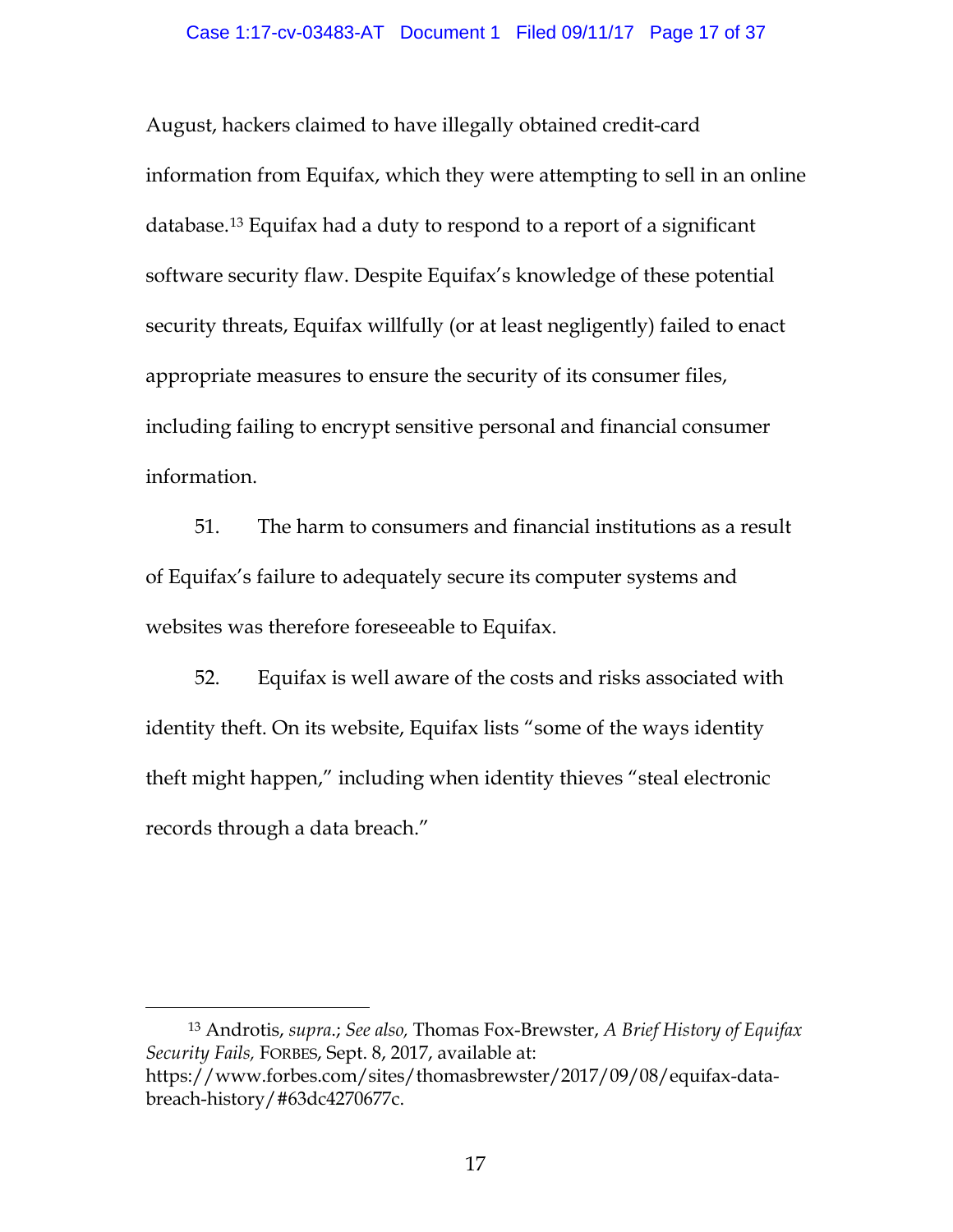# How Does Identity Theft Happen?

Identity thieves have gotten more sophisticated in their methods. The following includes some of the ways identity theft may happen:

- · Steal wallets or purses in order to obtain identification, credit and bank cards;
- . Dig through mail and trash in search of bank and credit card statements, preapproved credit card offers, tax information and other documents that may contain personal details:
- . Fill out change-of-address forms to forward mail, which generally contains personal and financial information;
- · Buy personal information from an inside, third party source, such as a company employee who has access to applications for credit:
- Obtain personnel records from a victim's place of employment;
- . "Skim" information from an ATM this is done through an electronic device, which is attached to the ATM, that can steal the information stored on a credit or debit card's magnetic strip;
- Swipe personal information that has been shared on unsecured websites or public Wi-Fi;
- · Steal electronic records through a data breach:
- . "Phish" for electronic information with phony emails, text messages and websites that are solely designed to steal sensitive information:
- . Pose as a home buver during open houses in order to gain access to sensitive information casually stored in unlocked drawers.

[14](#page-17-0)

53. In fact, Equifax has published a report on the "Emotional Toll of Identity Theft." In its report, Equifax states that "identity theft victims may experience similar emotional effects as victims of violent crimes, ranging from anxiety to emotional volatility." The report also cites a survey finding that "69 percent felt fear for personal financial security; 50 percent of respondents said they had feelings of powerlessness or helplessness; and 29 percent said they felt shame or embarrassment."[15](#page-17-1)

54. Financial institutions are on the front lines following a data breach, working with these consumers when identity theft does occur,

<span id="page-17-0"></span> <sup>14</sup> Equifax, *How Does Identity Theft Happen?*, https://www.equifax.com/personal/education/identity-theft/how-doesidentity-theft-happen (last accessed September 10, 2017).

<span id="page-17-1"></span><sup>15</sup> Equifax, *A Lasting Impact: The Emotional Toll of Identity Theft*, Feb. 2015, *available at* https://www.equifax.com/assets/PSOL/15- 9814\_psol\_emotionalToll\_wp.pdf.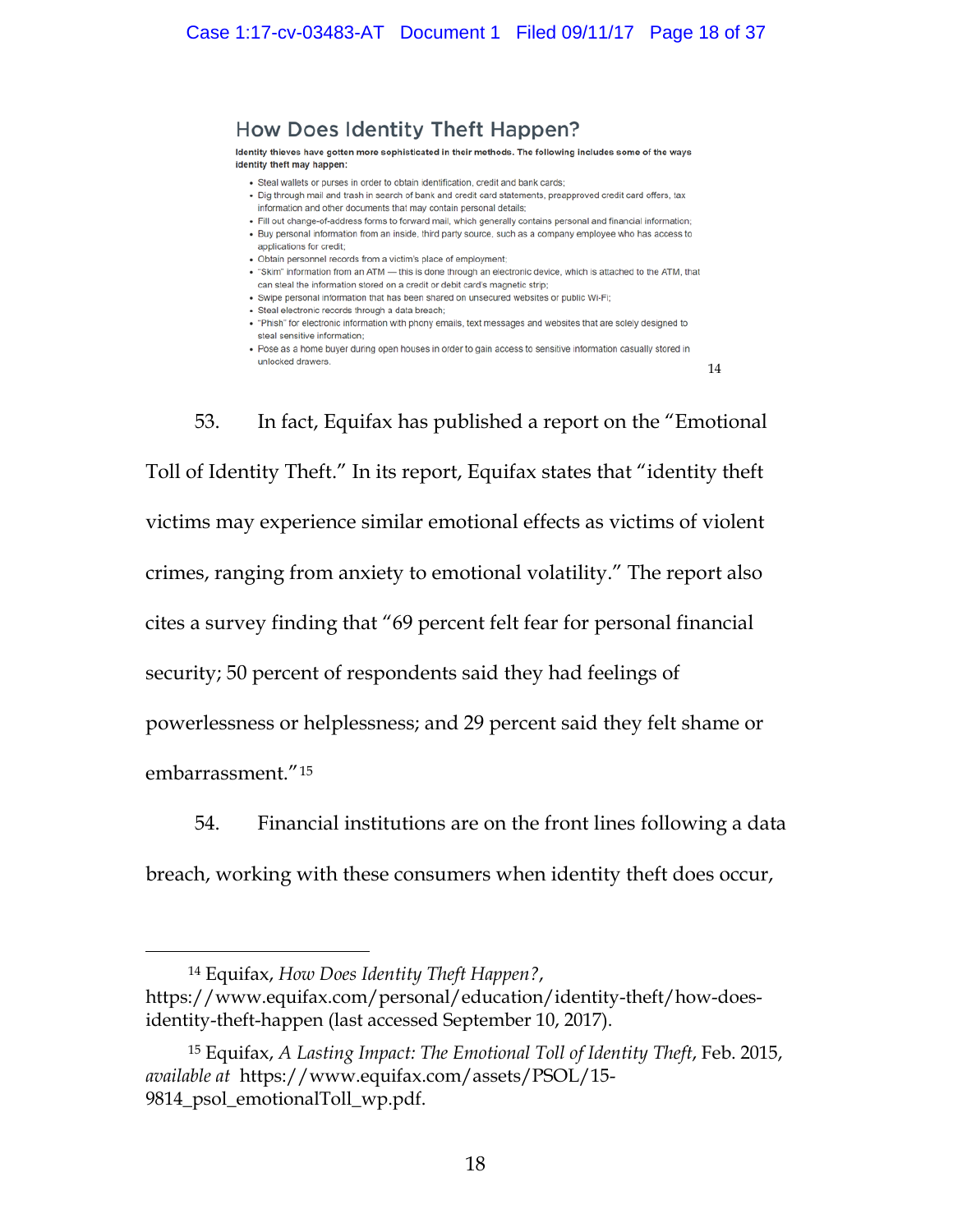increasing the cost to financial institutions, including credit unions, whose customer bases are usually comprised of individuals and small businesses.

55. Because Equifax is aware of the negative consequences of identity theft, Equifax also offers products aimed at protecting consumers from identity theft. For example, Equifax advertises its "Equifax Complete™ Premier Plan" as "Our Most Comprehensive Credit Monitoring and Identity Protection Product."[16](#page-18-0) The product promises to alert consumers of changes to their credit score and credit report provide text message alerts to changes, lock the consumer's credit file by unapproved third parties, and automatically scan suspicious websites for consumers' personal information.

56. Equifax was aware of the risk posed by its insecure and vulnerable website. It was also aware of the extraordinarily sensitive nature of the personal information that it maintains as well as the resulting impact that a breach would have on consumers and financial institutions—including Plaintiff and the other class members.

<span id="page-18-0"></span> <sup>16</sup> Equifax, *Equifax Complete ™ Premier Plan: Our Most Comprehensive Credit Monitoring and Identity Protection Product*, https://www.equifax.com/personal/products/credit/monitoring-and-reports (last accessed Sept. 10, 2017).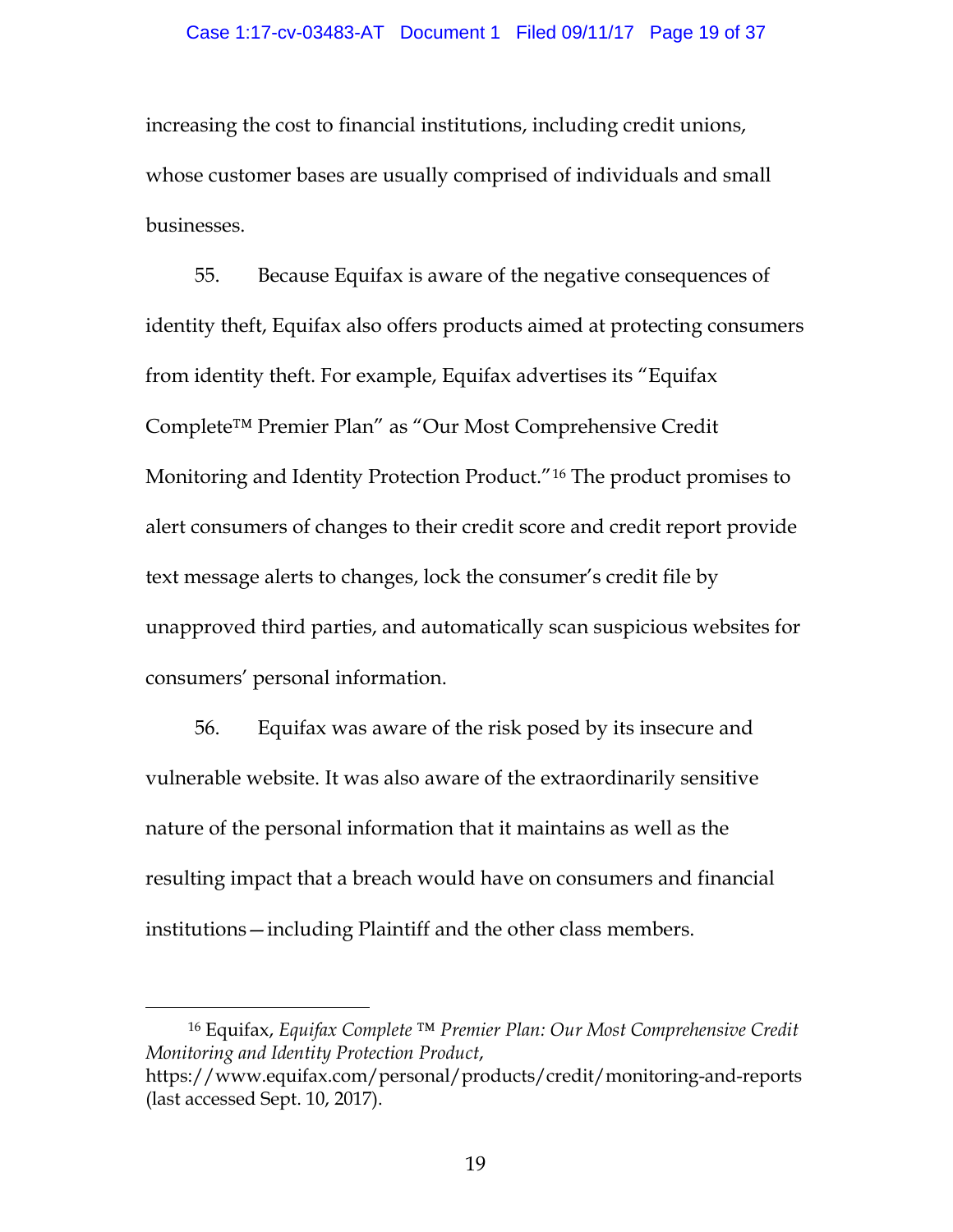### **Equifax Had a Duty to Prevent and Timely Report this Breach**

57. Equifax had a duty to prevent breach of consumers' sensitive personal information.

58. Following several high-profile data breaches in recent years, including Target, Home Depot, Yahoo, and Sony, Equifax was on notice of the very real risk that hackers could exploit vulnerabilities in its data security. Moreover, Equifax has considerable resources to devote to ensuring adequate data security.

59. Nonetheless, Equifax failed to invest in adequate cyber security measures to properly secure its U.S. website from the threat of hackers.

60. Consumers and financial institutions were harmed not only by the breach itself but also by Equifax's failure to timely report this breach to the public.

61. Equifax discovered this breach on July 29, 2017, but did not report it to the public until nearly six weeks later on September 7, 2017.

62. According to the Wall Street Journal, an anonymous source familiar with the investigation states that "Equifax executives decided to hold off on informing the public until they had more clarity on the number of people affected and the types of information that were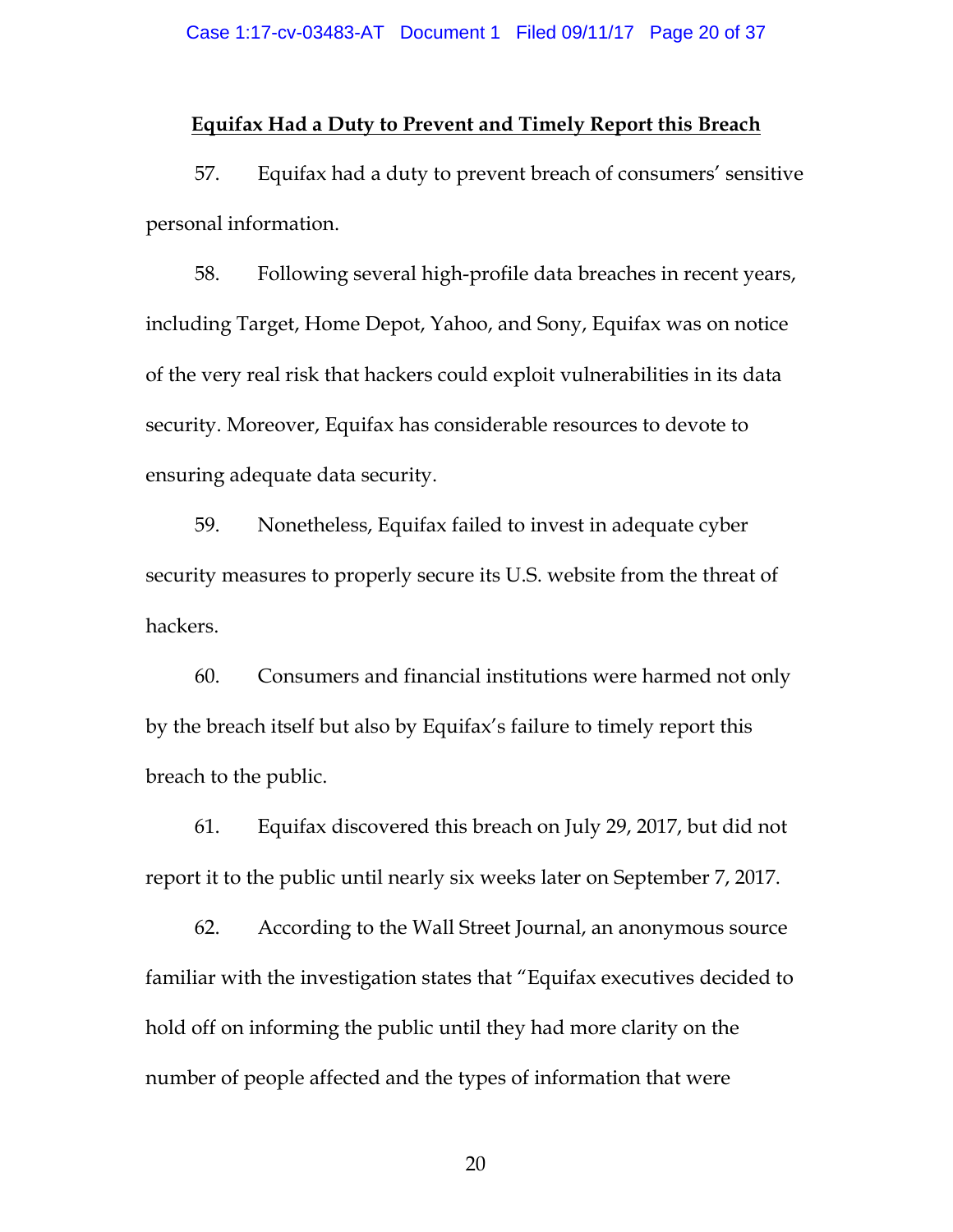compromised."[17](#page-20-0) But Equifax has not yet given an official explanation for its delay in reporting this breach to the public. In the time between when Equifax discovered this breach and when it reported the breach to the public, however, three of its top executives were able to sell—and sold substantial sums of stock in the company, presumably avoiding the financial losses associated with the negative press Equifax has received since the breach.[18](#page-20-1)

63. Because of this delay, consumers with compromised personal information and credit card information have been unable to adequately protect themselves from potential identity theft for several weeks.

64. Financial institutions have also been unable to alert their members or customers of the risk in a timely manner, or to implement measures to detect and prevent potential fraud in the time before the breach was disclosed.

 <sup>17</sup> Androtis, *supra*.

<span id="page-20-1"></span><span id="page-20-0"></span><sup>18</sup> Equifax's stock prices dropped almost 15% the day after the breach was publicly announced—the largest decline in nearly two decades. Ben Eisen, *Equifax Shares on Pace for Worst Day in 18 Years*, WALL STREET JOURNAL (Sept. 8, 2017), *available at* https://blogs.wsj.com/moneybeat/2017/09/08/equifaxshares-on-pace-for-worst-day-in-18-years/.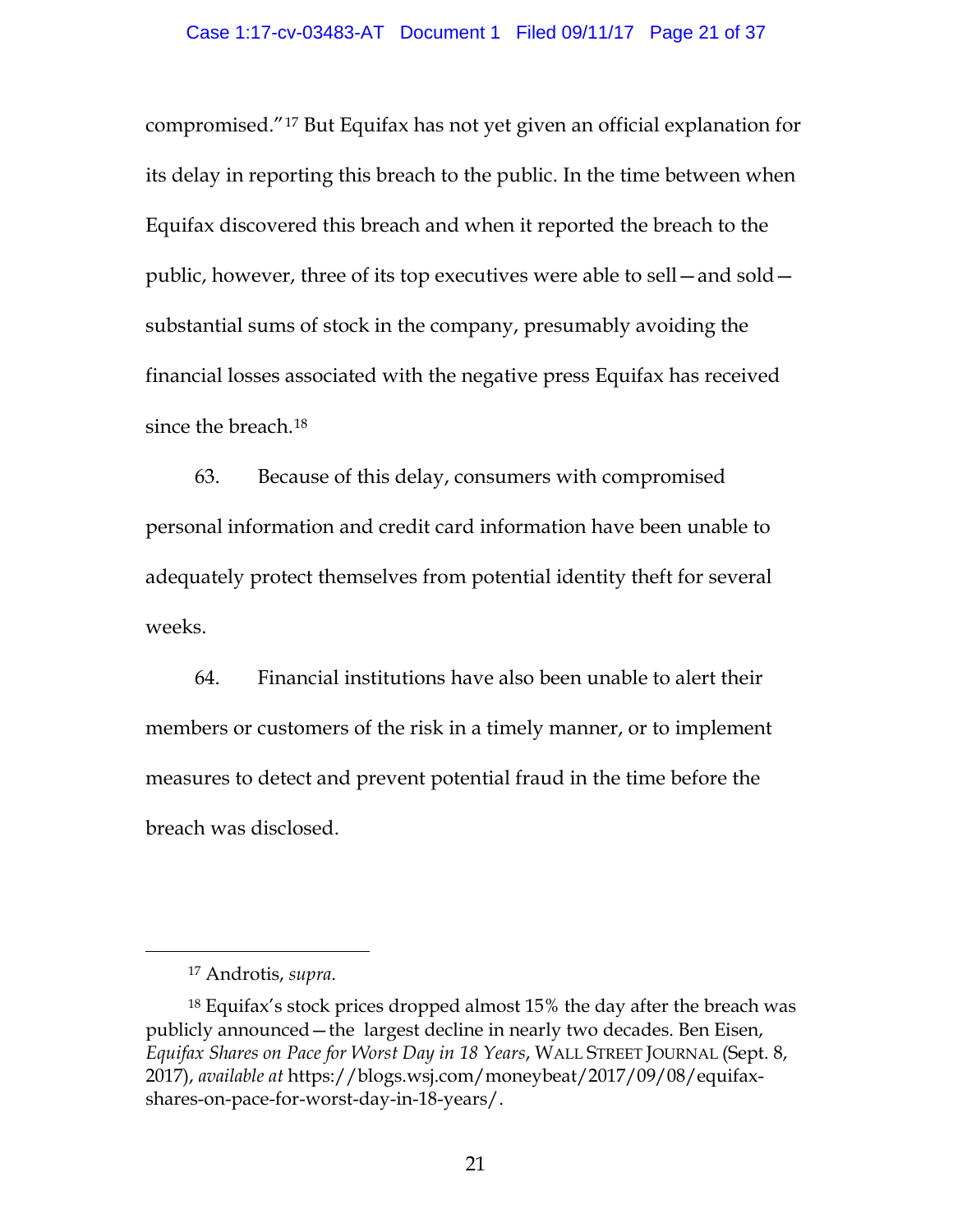65. This resulted in additional harm to Plaintiff, the Class, and consumers that they would not have suffered if Equifax had not delayed in reporting the breach to the public.

# **CLASS ACTION ALLEGATIONS**

66. Plaintiff Summit Credit Union brings this action on behalf of

itself and as a class action under Federal Rules of Civil Procedure 23(a),

 $(b)(2)$ , and  $(b)(3)$ , on behalf of the following class:

Credit unions in the United States (including its Territories and the District of Columbia) that issue payment cards or perform, facilitate, or support other banking products and services, whose customers' and members' personal information was collected or amassed by Equifax and compromised in the 2017 breach of Equifax's U.S. website (the "CU Class").

67. Plaintiff is a member of the CU Class, as defined above.

68. The members of the CU Class are readily ascertainable, and

Equifax likely has access to addresses and other contact information that may be used for providing notice to CU Class members.

69. Certification of Plaintiff's claims for class-wide treatment is appropriate because Plaintiff can prove the elements of its claims on a class-wide basis using the same evidence as would be used in individual actions alleging the same claims.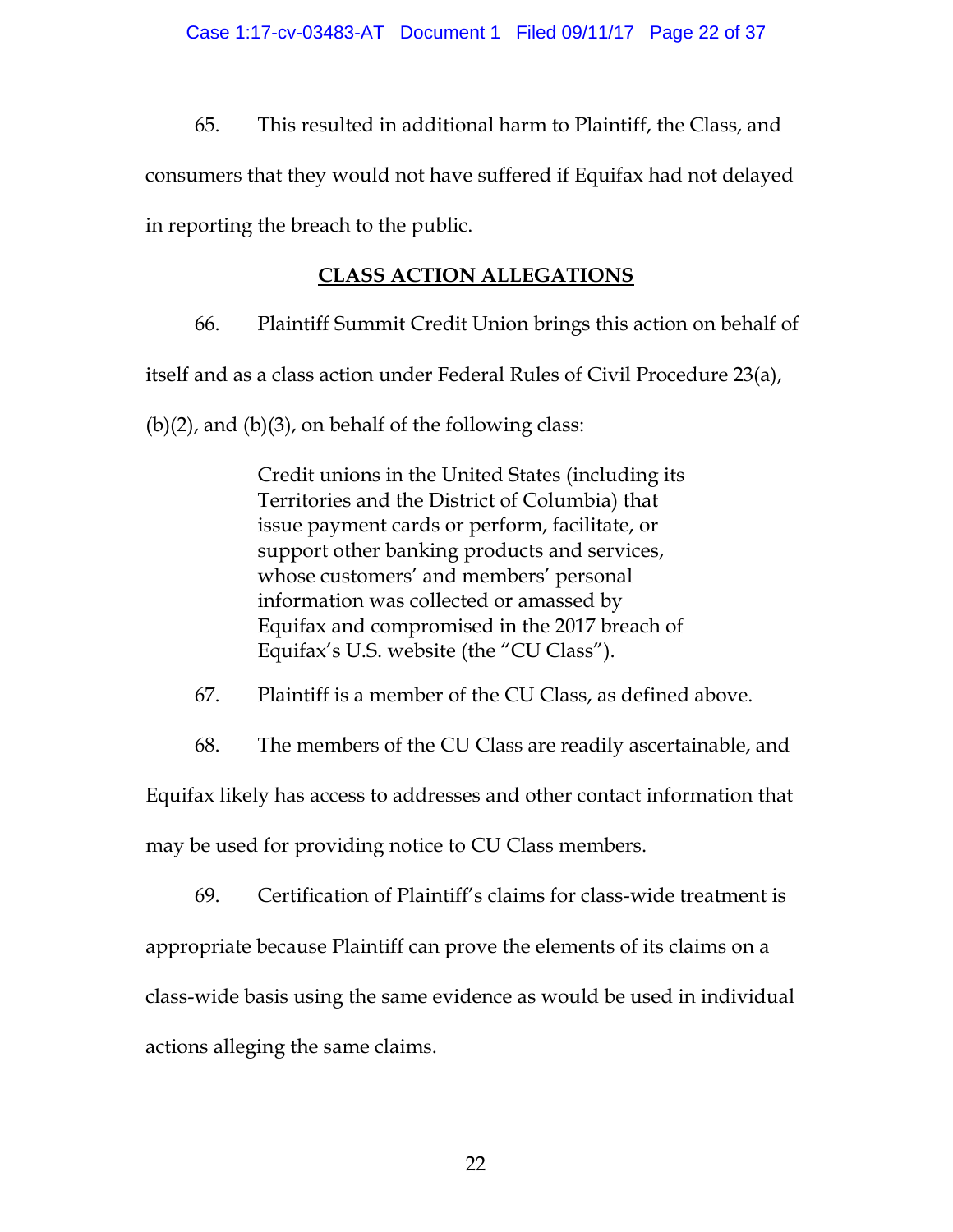70. This action has been brought and may be properly maintained on behalf of the class proposed herein under Federal Rule of Civil Procedure 23 and satisfies the numerosity, commonality, typicality,

adequacy, predominance, and superiority requirements of its provisions.

## **Class Certification Requirements**

71. *Numerosity: Federal Rule of Civil Procedure 23(a)(1).* The CU Class members are so numerous and geographically dispersed that individual joinder of all class members is impracticable. As of the first quarter of 2017, in the United States, there were 5,737 credit unions with more than 100 million members, with 1.34 trillion in assets. [19T](#page-22-0)he Court and all parties will benefit substantially from a single lawsuit that addresses all of the class members' claims in this case. Class members will be easily identifiable from publicly-available records, such as NCUA records of federal and state chartered credit unions. Class members may be notified of this action by recognized, court-approved methods of dissemination, which may include U.S. mail, electronic mail, Internet postings, and/or published notice.

<span id="page-22-0"></span> <sup>19</sup> 2015 Statistical Report, World Council of Credit Unions (Sept. 11, 2017). http://www.woccu.org/impact/global\_reach/statreport.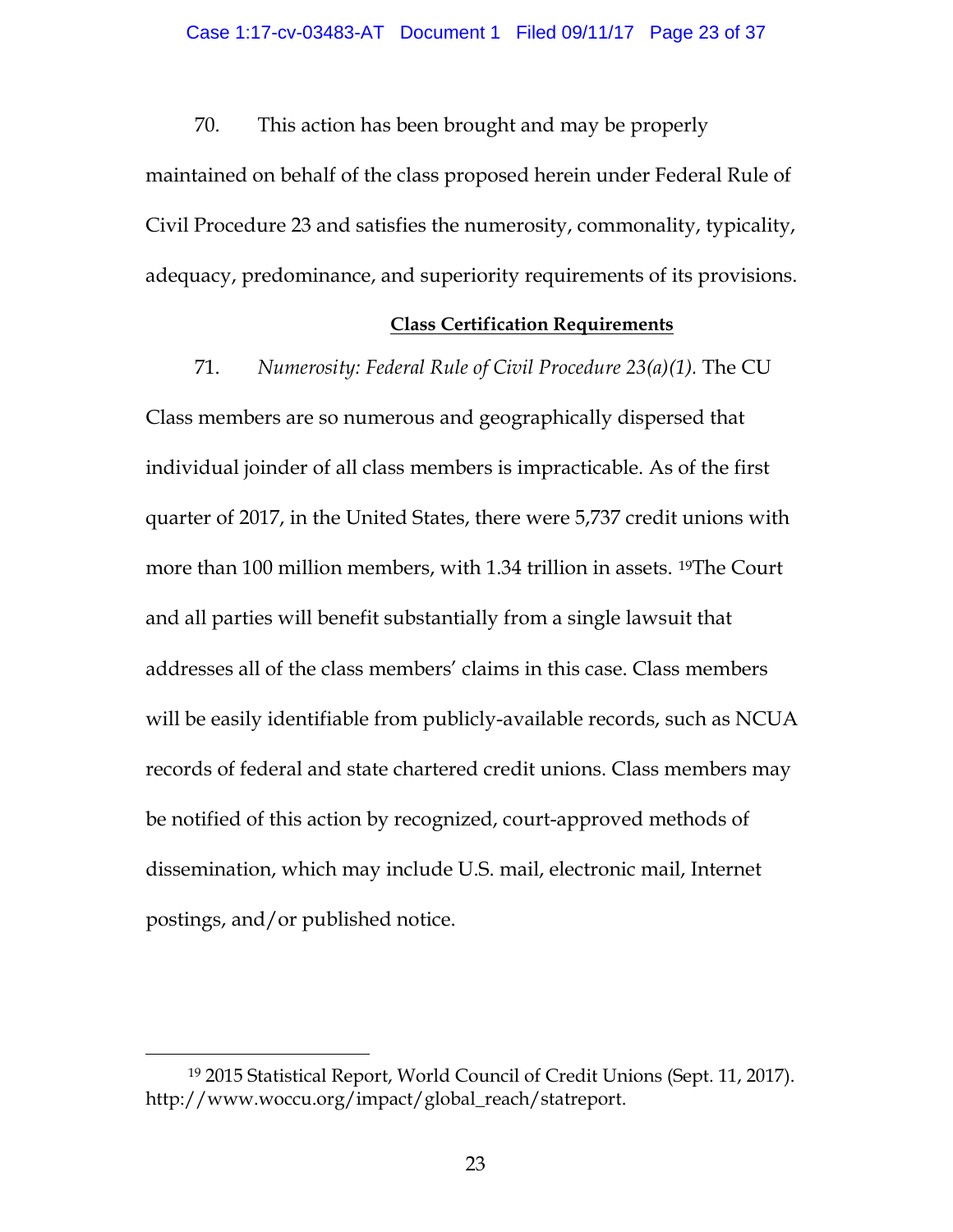72. *Commonality and Predominance: Federal Rule of Civil Procedure* 

*23(a)(2) and 23(b)(3).* Common questions of law and fact in this case

predominate over questions affecting individual CU Class members.

Common factual and legal questions include, but are not limited to:

- (a) whether Equifax failed to provide adequate security and/or protection on its websites that contained sensitive consumer information;
- (b) whether Equifax's conduct resulted in the breach of its U.S. website and the exposure of consumers' sensitive information;
- (c) whether Equifax notified the public of this breach in a timely manner;
- (d) whether Equifax failed to encrypt sensitive consumer information;
- (e) whether Equifax's actions were negligent;
- (f) whether Equifax owed a duty to Plaintiff and the Class;
- (g) whether the harm to Plaintiff and the Class was foreseeable;
- (h) whether Plaintiff and the Class are entitled to injunctive relief; and
- (i) whether Plaintiff and the Class are entitled to damages, and the amount of such damages.
- 73. *Typicality: Federal Rule of Civil Procedure 23(a)(3).* Plaintiff's

claims are typical of the other CU Class members' claims because all class members were comparably injured through Equifax's negligence as described in detail above. All credit unions will face the same costs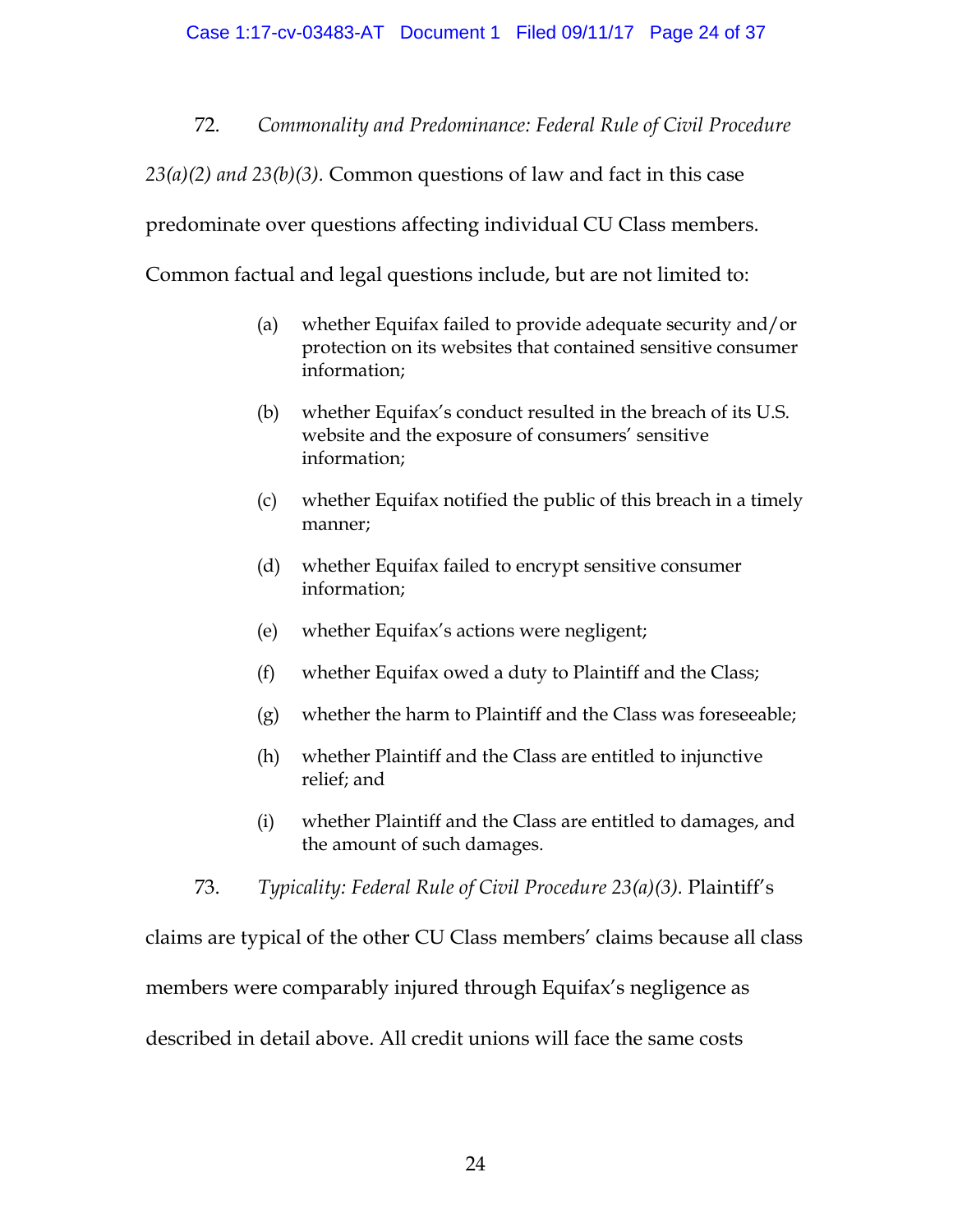#### Case 1:17-cv-03483-AT Document 1 Filed 09/11/17 Page 25 of 37

associated with this breach, as described above. The factual bases of these claims are common to all class members.

74. *Adequacy: Federal Rule of Civil Procedure 23(a)(4).* Plaintiff Summit is an adequate class representative because its interests do not conflict with the interests of the other members of the CU Class it seeks to represent. Plaintiff Summit has retained counsel who are competent and experienced in complex class action litigation. Moreover, Plaintiff Summit intends to prosecute this action vigorously. Plaintiff Summit and its counsel will fairly and adequately protect the class's interests in this case.

75. *Declaratory and Injunctive Relief: Federal Rule of Civil Procedure 23(b)(2).* Equifax has acted or refused to act on grounds generally applicable to Plaintiff Summit and the other members of the class. Accordingly, final injunctive relief and declaratory relief, as described below, is appropriate with respect to the CU Class as a whole.

76. *Superiority: Federal Rule of Civil Procedure 23(b)(3).* A class action is superior to any other available means for the fair and efficient adjudication of this case. No unusual difficulties are likely to arise in the management of this class action. The damages that Plaintiff and the other class members suffered are relatively small compared to the burden and expense required to litigate their claims individually. Accordingly, it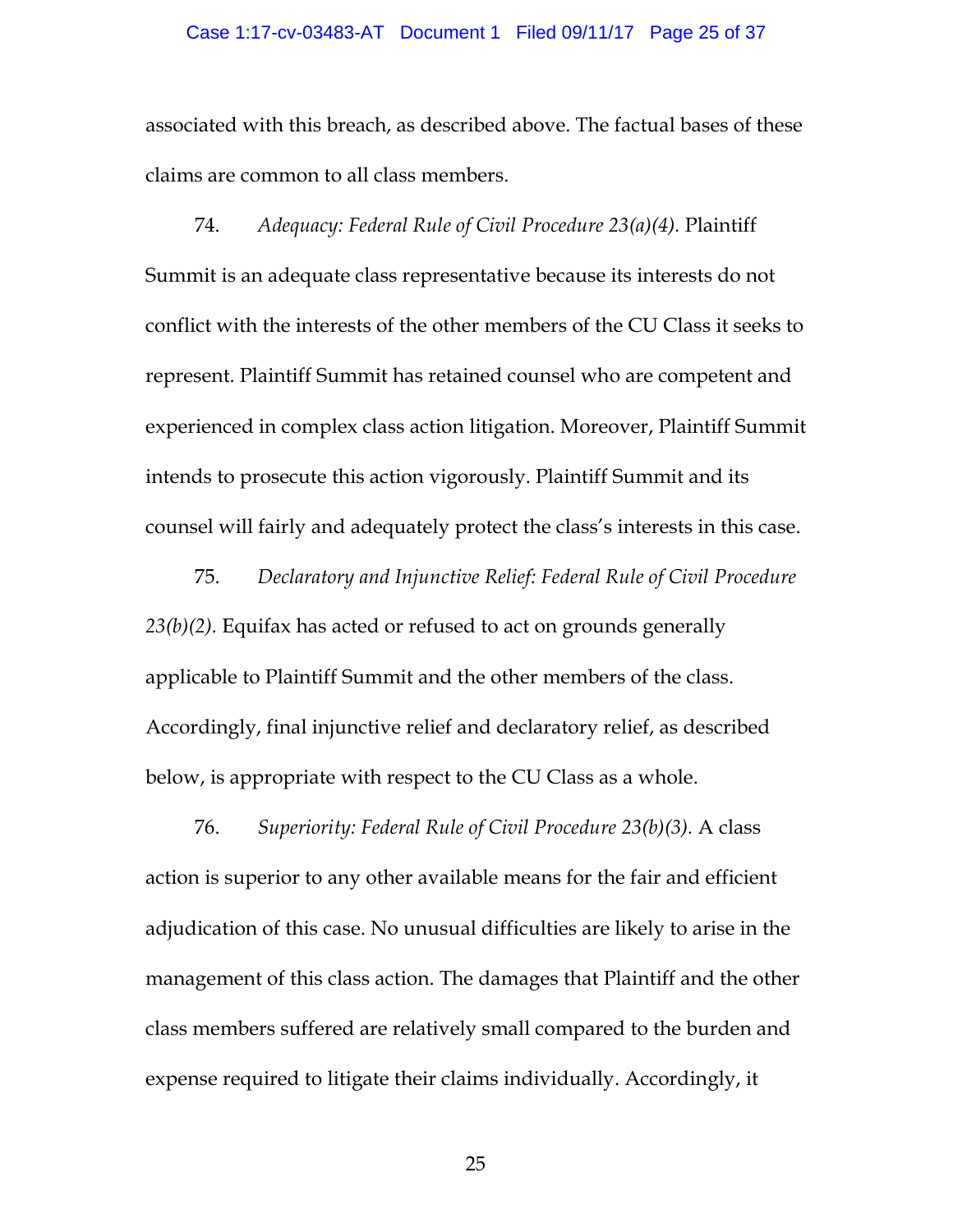would be impracticable for class members to seek redress individually from Equifax.

77. Even if CU Class members could afford the relatively high cost of individual litigation, the court system could not. Individual litigation creates the potential for inconsistent or contradictory judgments. It also increases the delay and expense to all parties and the court system. By comparison, a class action presents far fewer management difficulties, and provides the benefits of single adjudication, economy of scale, and comprehensive supervision by a single court.

78. Moreover, separate individual actions create the risk of different courts imposing different and incompatible standards of conduct on Equifax. This creates needless duplication and prolonged proceedings, and is inappropriate because common legal and factual questions predominate over individual questions.

## **CAUSES OF ACTION**

# **Count I Negligence**

79. Plaintiff incorporates by reference all preceding allegations as though fully set forth herein.

80. Defendant owed a duty to Plaintiff and the Class to exercise reasonable care and diligence in obtaining, processing, and retaining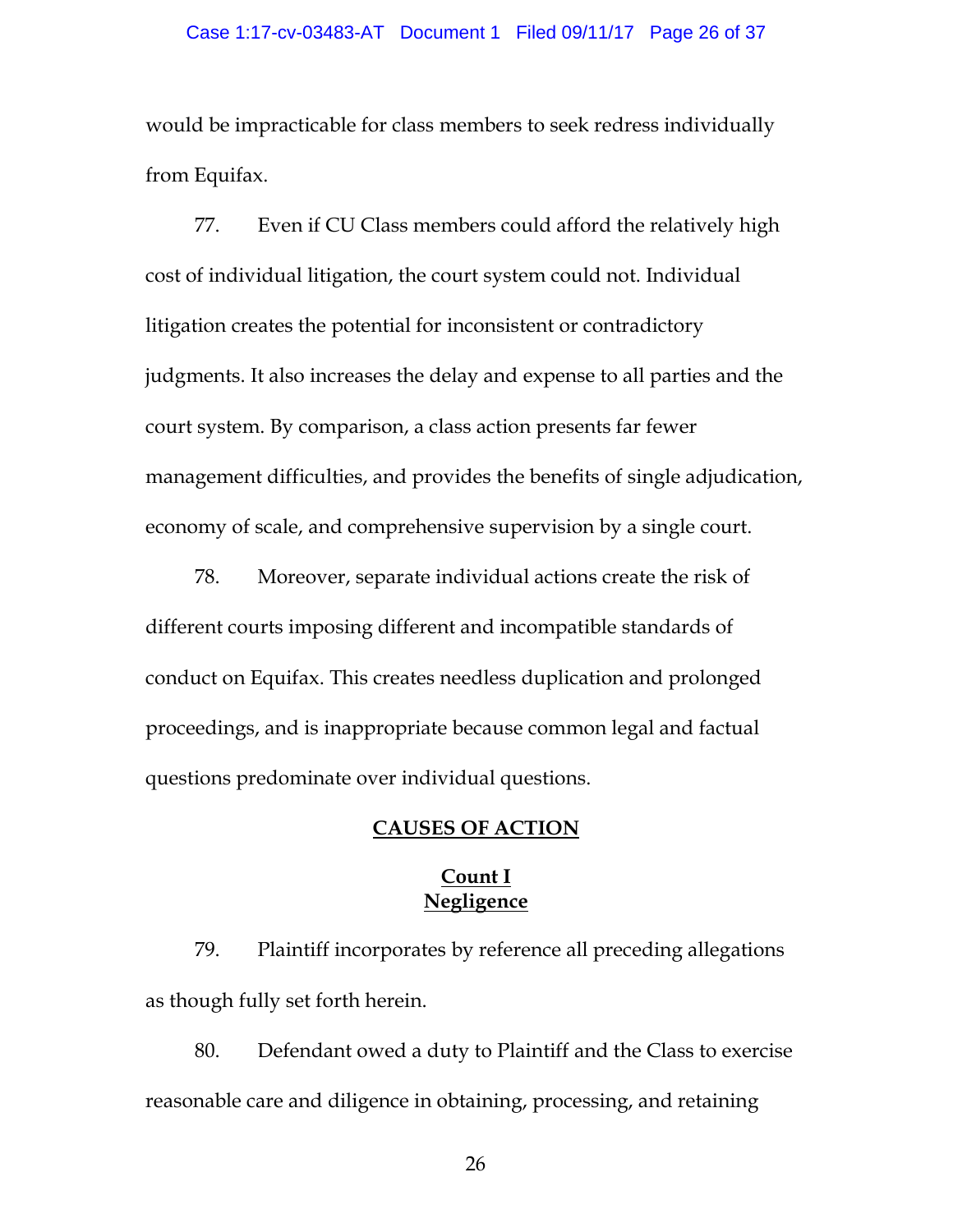Plaintiff's members' sensitive personal information and credit card numbers.

81. Defendant owed a duty to Plaintiff and the Class to adequately secure consumers' personal and financial information.

82. Defendant breached this duty by: (1) failing to properly secure its U.S. website from intrusion by a third party; (2) allowing a third party to exploit a vulnerability in this website and access consumers' sensitive personal and financial information; (3) failing to detect this breach for several weeks; and (4) failing to notify consumers of this breach for nearly six weeks.

83. Defendant knew or should have known of the risks associate with potential vulnerabilities in its websites and computer systems.

84. Defendant knew or should have known that its failure to take reasonable measures to secure these websites and computer systems against obvious risks would result in harm to Plaintiff and the Class.

85. As a direct and proximate result of Defendant's negligence, Plaintiff and the Class have suffered substantial damages. Upon information and belief, these damages include, but are not limited to, the cost of cancelling and reissuing credit cards to members or customers of Plaintiff and the Class, changing or closing member or customer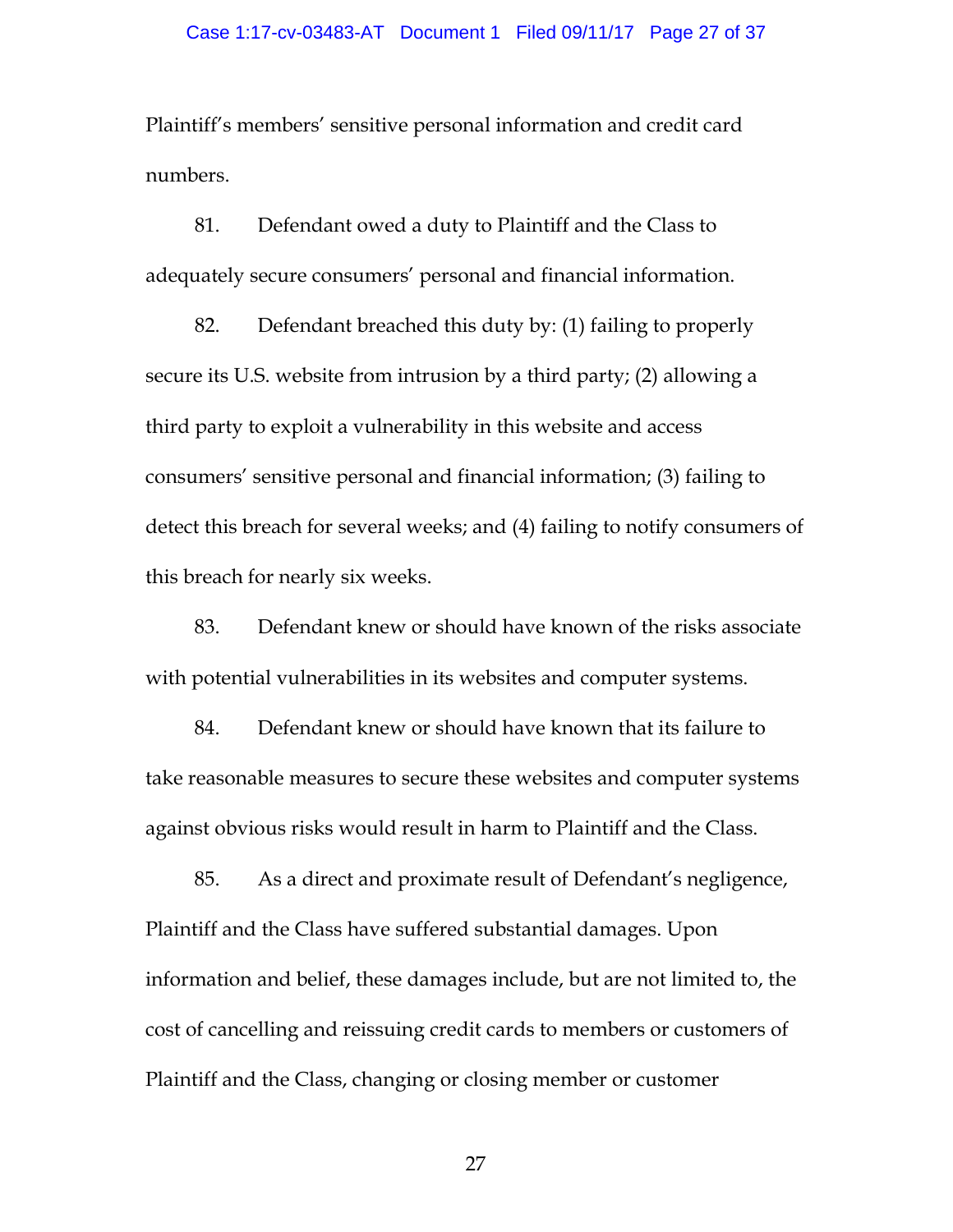accounts, notifying members or customers that their accounts may have been compromised, implementing additional fraud monitoring and protection measures, investigating potentially fraudulent activity, indemnifying members or customers for fraudulent charges, unwinding or absorbing charges to fraudulently-opened new credit accounts of varying kinds, complying with additional regulatory requirements imposed as a result of the breach, and taking other necessary steps to protect themselves and their members or customers. Upon information and belief, Plaintiff and the Class also lost profits as a result of their members or customers being unwilling or unable to use their credit cards following the breach.

# **Count II Negligence** *Per Se*

86. Plaintiff incorporates by reference all preceding allegations as though fully set forth herein.

87. Equifax's failure to adequately safeguard consumers' sensitive personal information and credit cards numbers from data breach constitutes negligence *per se* because this conduct violates Section 5 of the Federal Trade Commission ("FTC") Act.[20](#page-27-0)

<span id="page-27-0"></span> <sup>20</sup> 15 U.S.C. §§ 41 *et seq*.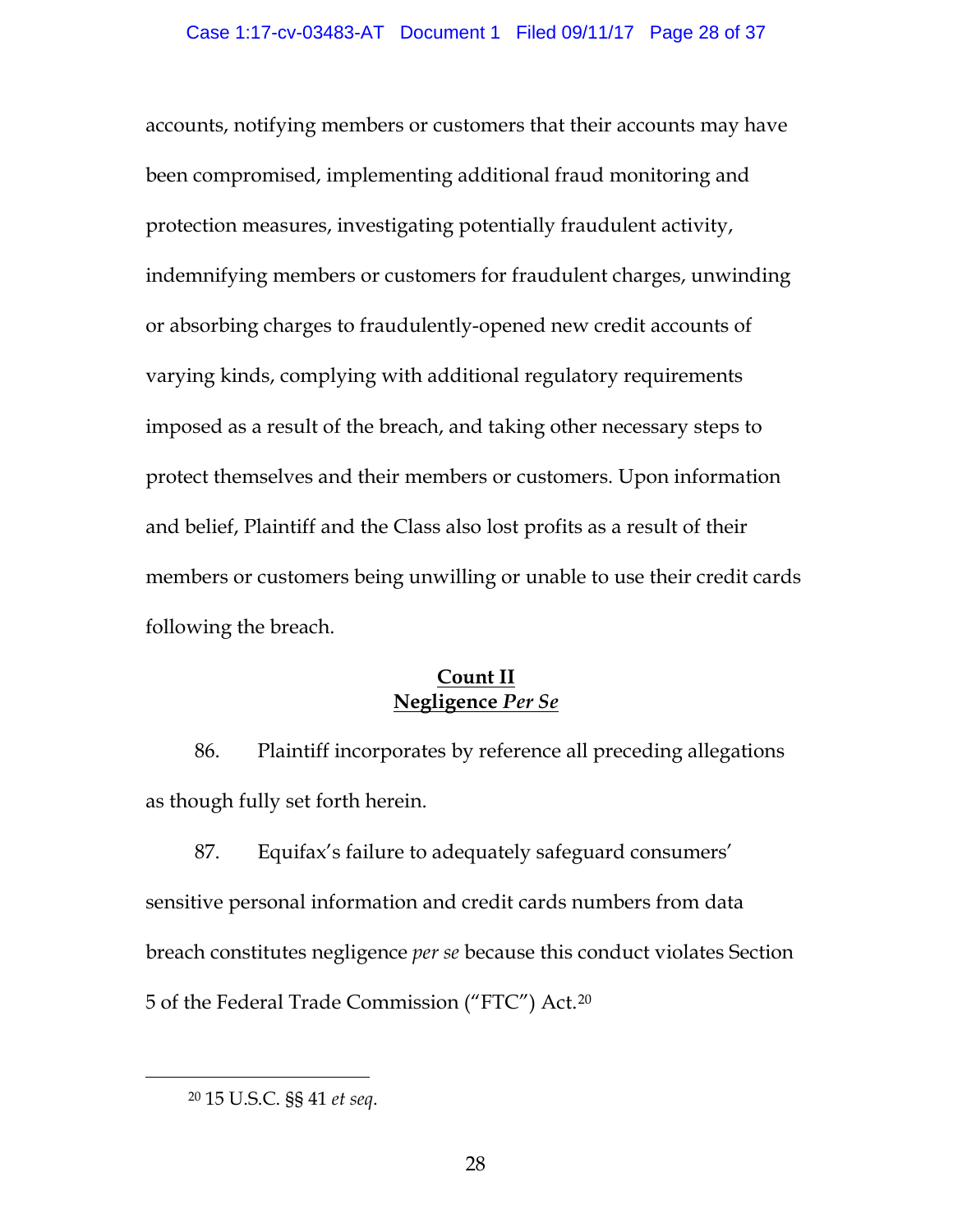88. The FTC Act exists to "prevent persons, partnerships, or corporations . . . from using unfair methods of competition in or affecting commerce and unfair or deceptive acts or practices in or affecting commerce."

89. The FTC has interpreted Section 5 of the FTC Act to include the unfair practice of failing to maintain reasonable security for members' or customers' sensitive or personal information.

90. As part of its duties under the FTC Act, the FTC "has brought legal actions against organizations that have violated consumers' privacy rights, or misled them by failing to maintain security for sensitive consumer information."[21](#page-28-0)

91. Accordingly, Equifax violated Section 5 of the FTC Act by failing to use reasonable security measures to adequately protect its consumers' sensitive personal information.

92. Plaintiff and the Class are within the group of persons Section 5 of the FTC Act was designed to protect, because Plaintiff and the Class are responsible for indemnifying members or customers for

<span id="page-28-0"></span> <sup>21</sup> Federal Trade Commission, *Enforcing Privacy Promises*, https://www.ftc.gov/news-events/media-resources/protecting-consumerprivacy/enforcing-privacy-promises (last accessed Sept. 10, 2017).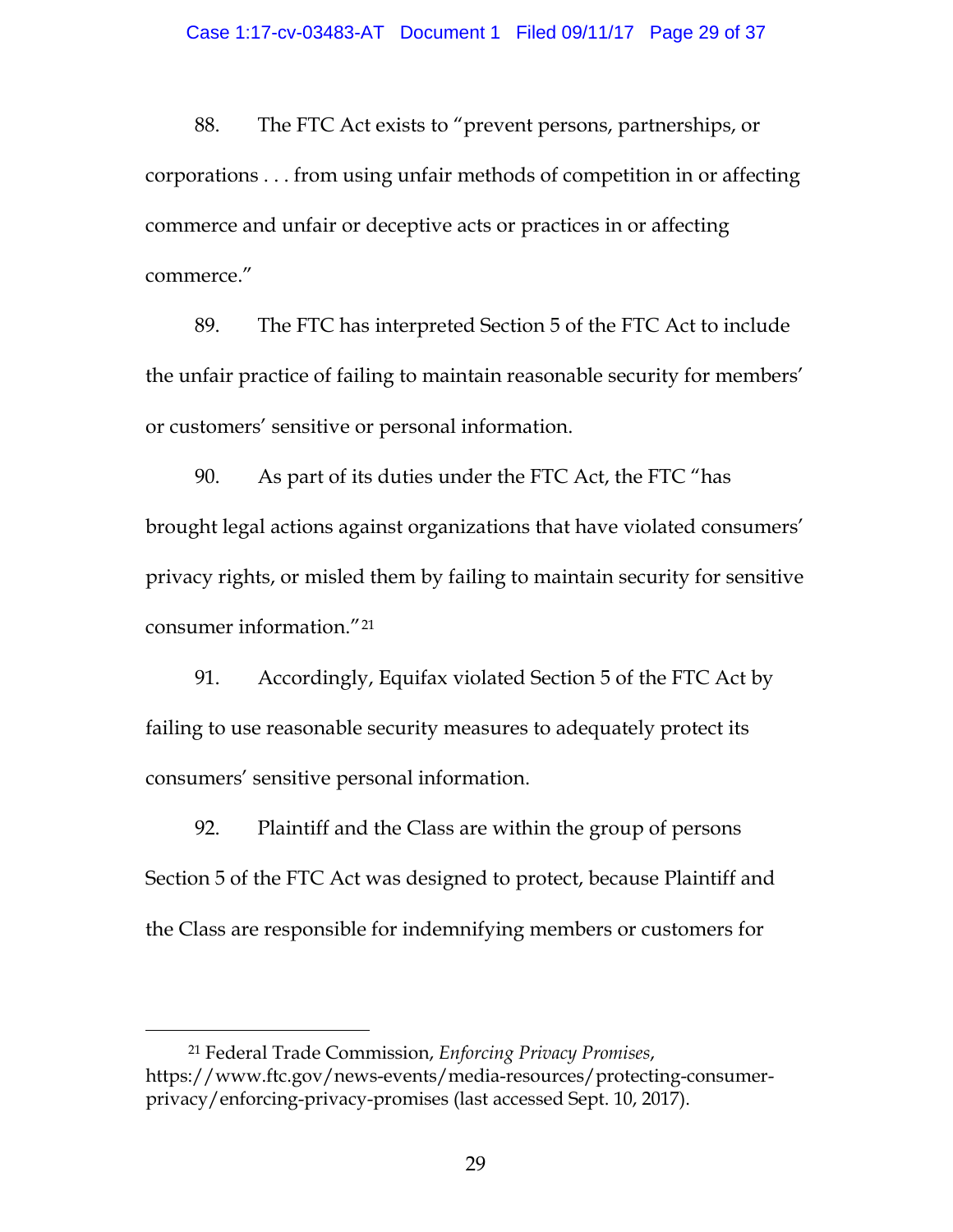fraudulent charges. Additionally, some Class members (including Plaintiff) are credit unions, which are organized as cooperatives whose members are consumers.

93. As a direct and proximate result of Defendant's violation of Section 5 of the FTC Act, Plaintiff and the Class have suffered substantial damages. Upon information and belief, these damages include, but are not limited to, the cost of cancelling and reissuing credit cards to members or customers of Plaintiff and the Class, changing or closing member or customer accounts, notifying members or customers that their accounts may have been compromised, implementing additional fraud monitoring and protection measures, investigating potentially fraudulent activity, indemnifying members or customers for fraudulent charges, unwinding or absorbing charges to fraudulently-opened accounts, complying with additional regulatory requirements imposed as a result of the breach, and taking other necessary steps to protect themselves and their members or customers. Upon information and belief, Plaintiff and the Class also lost profits because their members or customers were unwilling or unable to use their credit cards following the breach.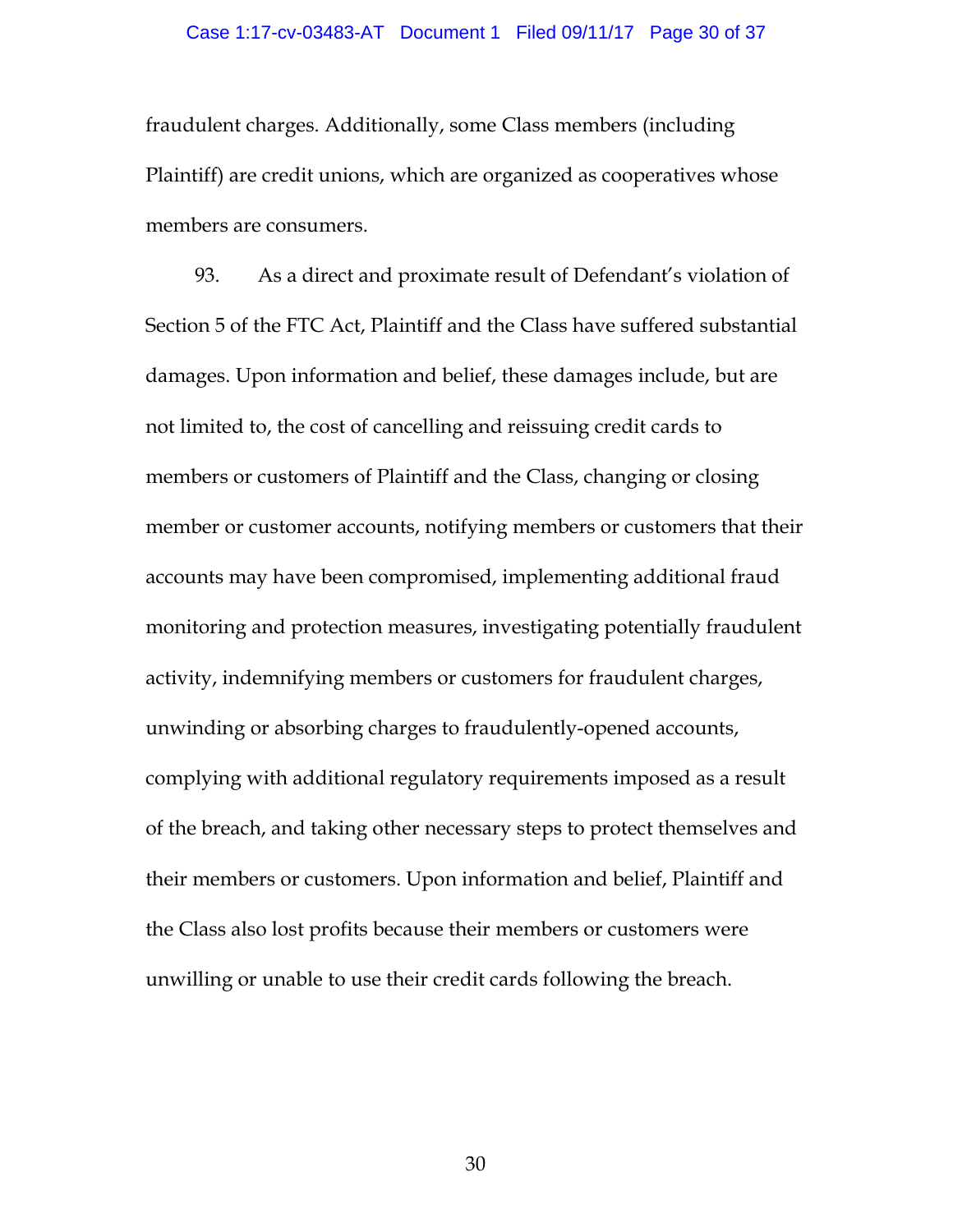# **Count III Negligent Misrepresentation by Omission**

94. Plaintiff incorporates by reference all preceding allegations as though fully set forth herein.

95. Through collecting, analyzing, and maintaining sensitive consumer information, Equifax represented to Plaintiff and the Class that it maintained adequate data security measures, and that the data security measures it employed were adequate to protect the sensitive consumer financial information maintained in its computer system.

96. Defendant knew or should have known that its data security measures were not, in fact, adequate to protect the sensitive consumer financial information maintained in its computer system.

97. Defendant failed to disclose vulnerabilities in its website and computer system that made its sensitive consumer information susceptible to breach.

98. Defendant was required to disclose this fact to Plaintiff, the Class, and consumers.

99. Defendant also failed to timely discover the breach, and failed to timely disclose the breach to Plaintiff, the Class, and consumers once Defendant had discovered it.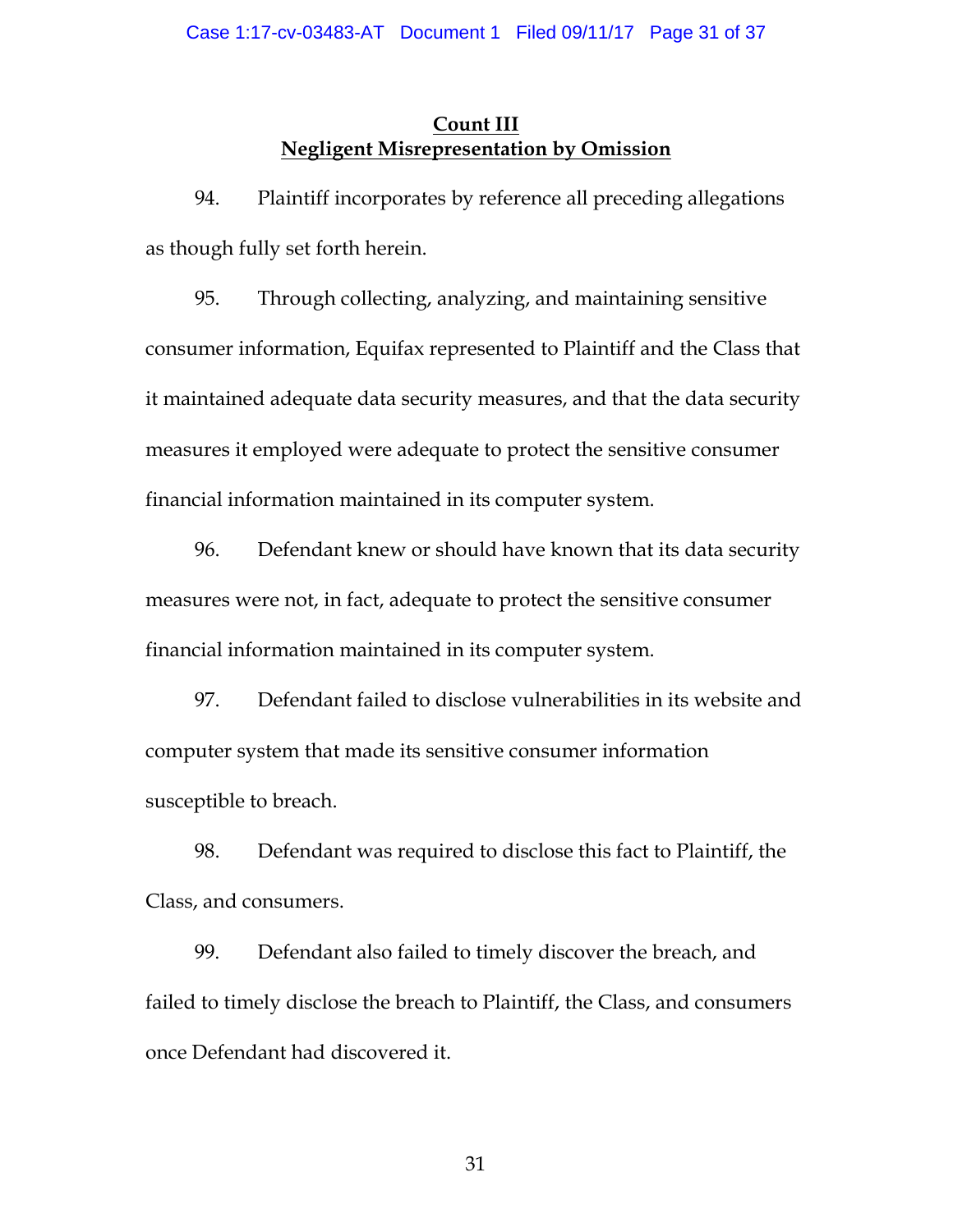#### Case 1:17-cv-03483-AT Document 1 Filed 09/11/17 Page 32 of 37

100. Had Plaintiff, the Class, and consumers been aware of the vulnerabilities in Defendant's websites and computer systems, leaving sensitive consumer information susceptible to breach, Plaintiff, the Class, and consumers would have taken action to prevent this data from being breached or required Equifax to take immediate action to resolve these weaknesses.

101. As a direct and proximate result of Defendant's negligent misrepresentation by omission, Plaintiff and the Class have suffered substantial damages. Upon information and belief, these damages include, but are not limited to, the cost of cancelling and reissuing credit cards to members or customers of Plaintiff and the Class, changing or closing member or customer accounts, notifying members or customers that their accounts may have been compromised, implementing additional fraud monitoring and protection measures, investigating potentially fraudulent activity, indemnifying members or customers for fraudulent charges, charges to fraudulently-opened accounts, complying with additional regulatory requirements imposed as a result of the breach, and taking other necessary steps to protect themselves and their members or customers. Upon information and belief, Plaintiff and the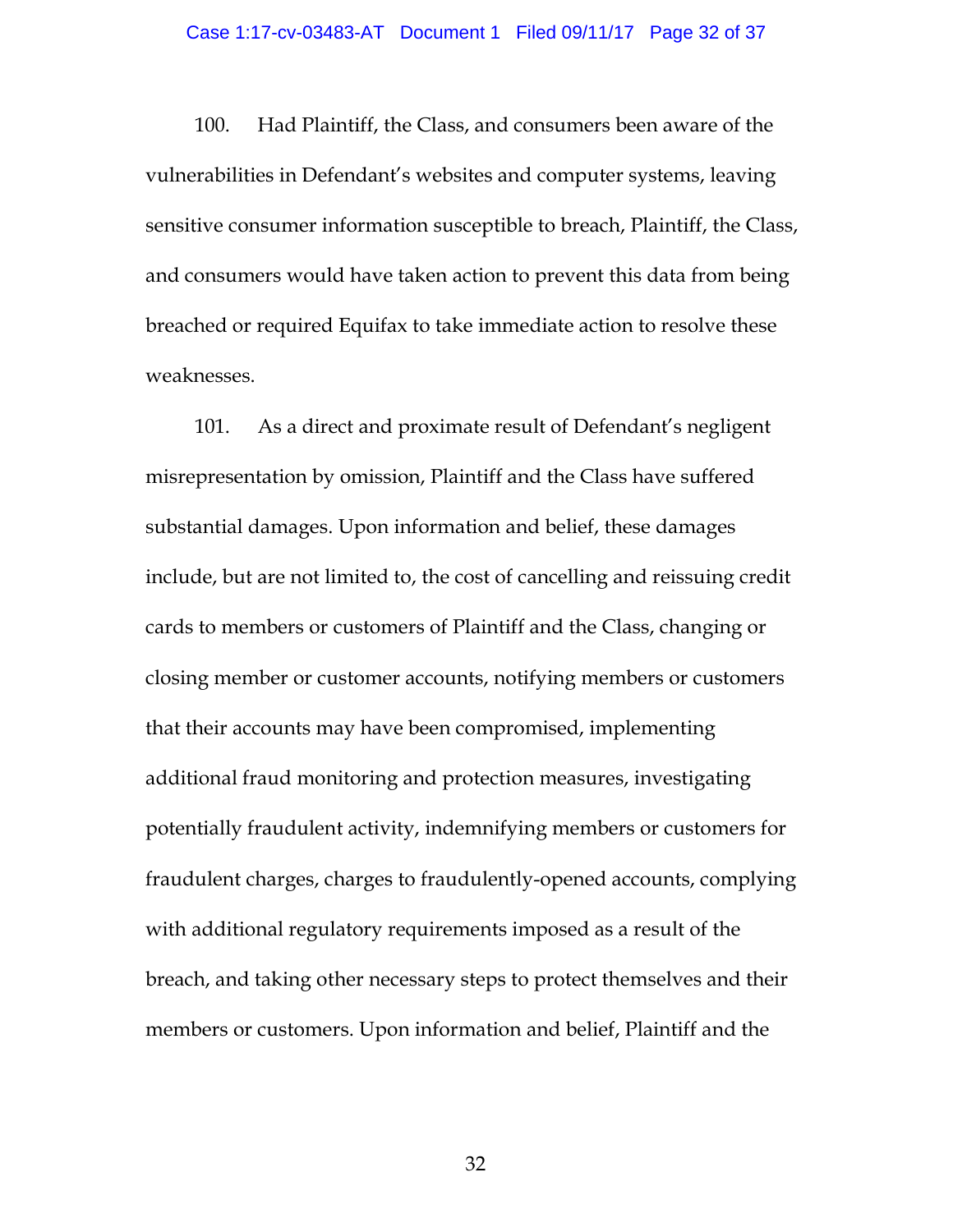Class also lost profits because of their members or customers being unwilling or unable to use their credit cards following the breach.

# **Count IV Declaratory and Injunctive Relief**

102. Plaintiff incorporates by reference all preceding allegations as though fully set forth herein.

103. Plaintiff and the Class are entitled to a declaratory judgment under the Declaratory Judgment Act, 28 U.S.C. § 2201 *et seq*. The Declaratory Judgment Act authorizes this Court to enter a declaratory judgment stating the rights and legal relations of the parties and grant further relief if necessary. Additionally, the Court has authority to enjoin tortious acts or acts in violation of federal or state statute.

104. Plaintiff and the Class contend that Equifax's data security measures were inadequate to protect consumers' sensitive personal information. Upon information and belief, these data security measures remain inadequate. Plaintiff and the Class will continue to suffer injury unless this is rectified.

105. Plaintiff and the Class seek a declaratory judgment stating that Equifax owed and continues to owe a duty to adequately and appropriately secure consumers' sensitive personal and financial information, and that Equifax has a duty to timely disclose to the public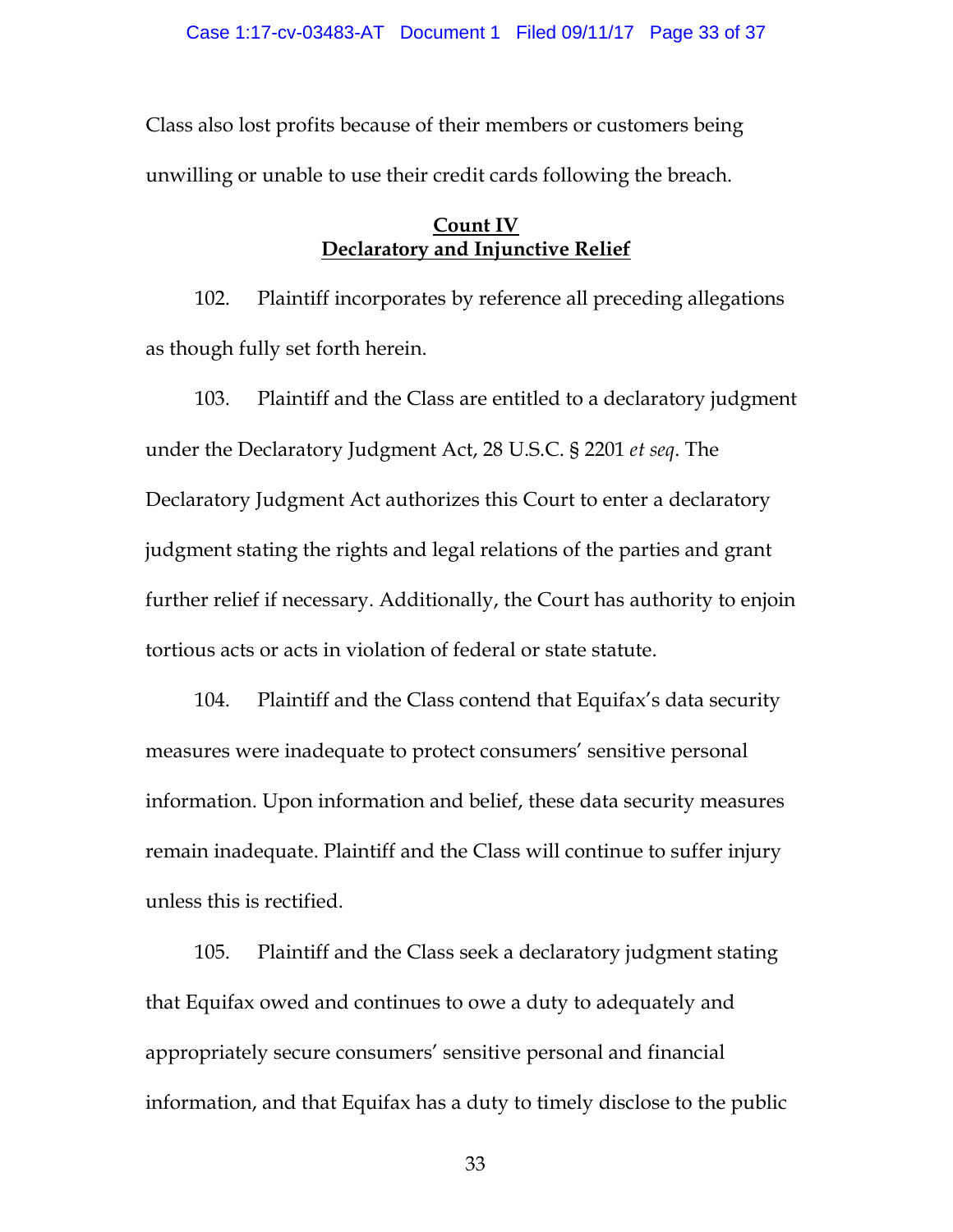any breach of that data; that Equifax breached and continues to breach this duty by failing to adequately secure its websites and computer systems containing members' or customers' sensitive personal and financial information; Equifax's breach of this duty caused the data breach which occurred between mid-May and late-June of 2017; and Plaintiff and the Class were forced to incur the costs of cancelling and reissuing credit cards to members or customers of Plaintiff and the Class, changing or closing member or customer accounts, notifying members or customers that their accounts may have been compromised, implementing additional fraud monitoring and protection measures, investigating potentially fraudulent activity, indemnifying members or customers for fraudulent charges, charges to fraudulently-opened accounts, complying with additional regulatory requirements imposed as a result of the breach, and taking other necessary steps to protect themselves and their members or customers.

106. Plaintiff and the Class also seek corresponding injunctive relief requiring Equifax to use adequate security measures to protect its websites and computer systems from attacks by hackers and to prevent future unauthorized access of consumers' sensitive personal and financial information.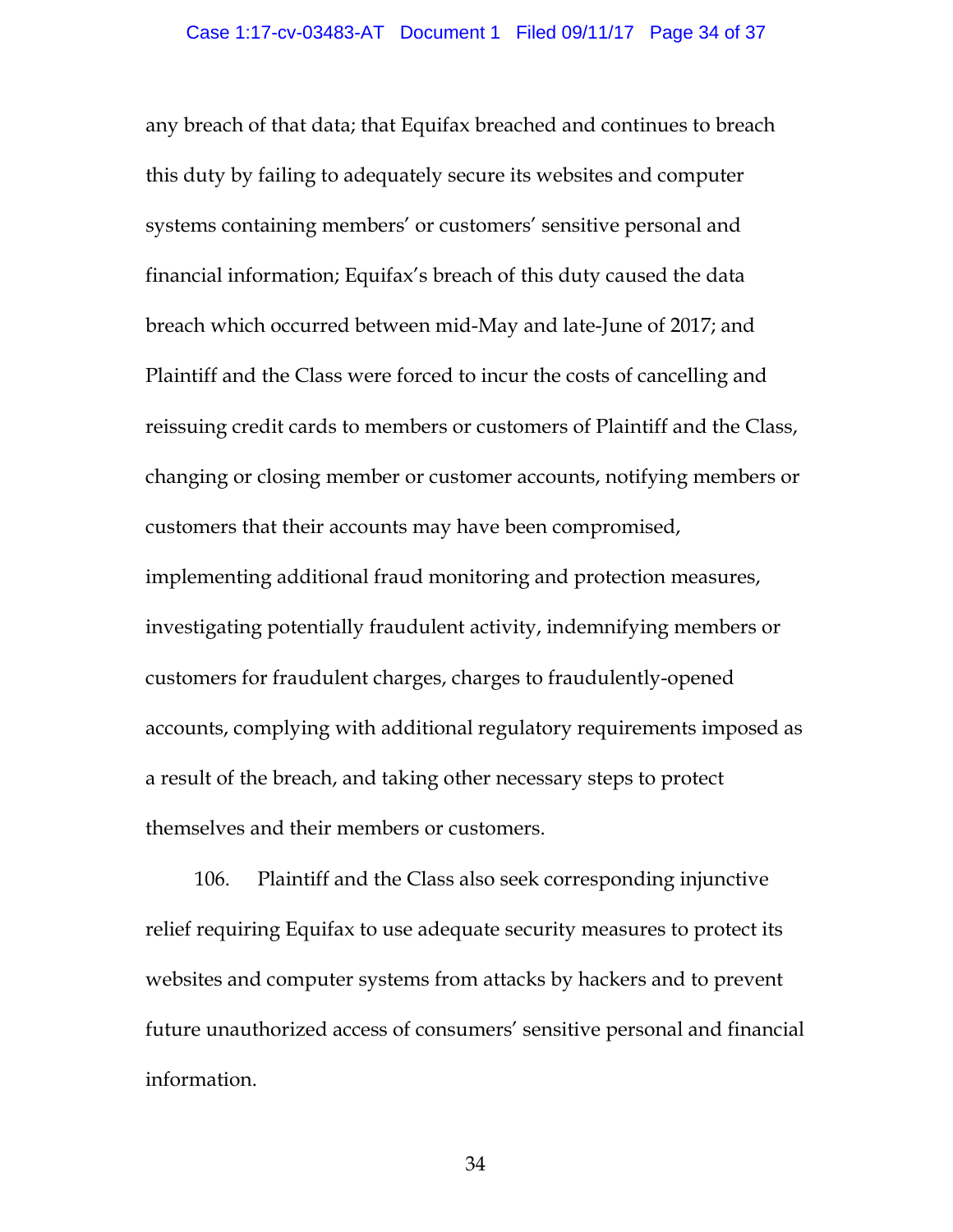107. If injunctive relief is not granted, Plaintiff and the Class will suffer irreparable injury and will not have an adequate legal remedy in the event of future data breaches. Many of the injuries resulting from these breaches are not easily quantifiable, and Plaintiff and the Class will be forced to bring multiple additional lawsuits.

108. The burden to Plaintiff and the Class if this Court issues an injunction is far greater than the burden to Equifax if the Court does not do so. The cost of improving data security and applying reasonable measures to protect consumer data should be minimal, particularly given the nature of Equifax's business and its considerable financial resources. Equifax *already* has a duty to provide these protections. If future data breaches occur, though, upon information and belief, Plaintiff and the Class will suffer further financial losses associated with cancelling and reissuing credit cards to members or customers of Plaintiff and the Class, changing or closing member or customer accounts, notifying members or customers that their accounts may have been compromised, implementing additional fraud monitoring and protection measures, investigating potentially fraudulent activity, indemnifying members or customers for fraudulent charges, charges to fraudulently-opened accounts, complying with additional regulatory requirements imposed as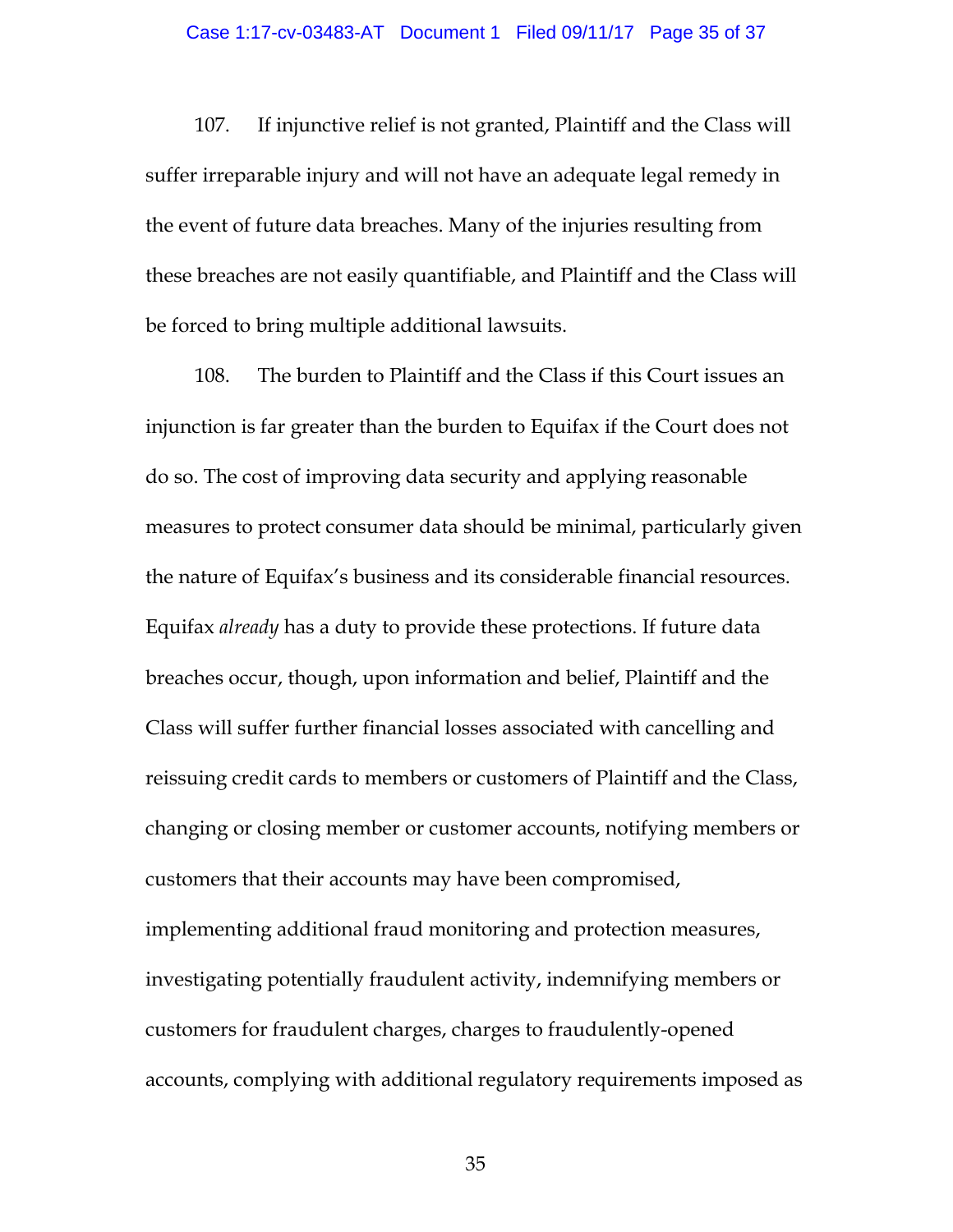a result of the breach, and taking other necessary steps to protect themselves and their members or customers.

109. Such an injunction would benefit the public by decreasing the risk of future Equifax data breaches, eliminating potential future injuries that would result from another breach.

110. Plaintiff and Class members, therefore, request the injunctive and declaratory relief detailed above.

# **RELIEF REQUESTED**

Plaintiff, individually and on behalf of the Class, respectfully requests that the Court enter judgment in its favor and against Equifax Inc. as follows:

- A. Certification of the proposed class, including appointment of Plaintiff's counsel as class counsel;
- B. An order temporarily and permanently enjoining Equifax from the negligent business practices alleged in this Complaint;
- C. Costs, restitution, damages, and disgorgement in an amount to be determined at trial;
- D. Other damages as permitted by applicable laws;
- E. Pre- and post-judgment interest on any amounts awarded;
- F. Costs and attorneys' fees; and
- G. Such other or further relief as may be appropriate.